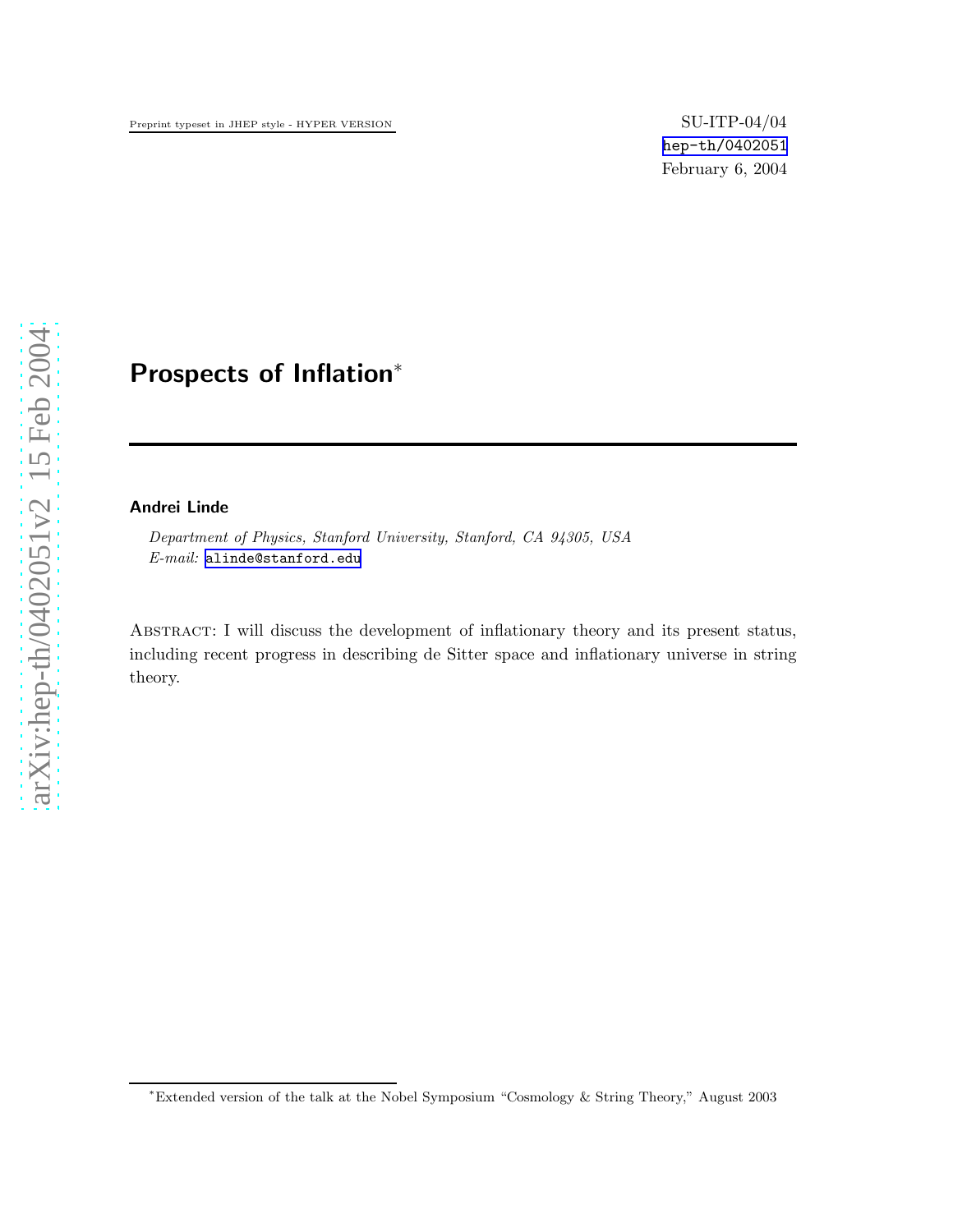# Contents

|    | 1. Introduction                                         | $\mathbf{1}$     |
|----|---------------------------------------------------------|------------------|
|    | 2. Brief history of inflation                           | $\overline{2}$   |
|    | 3. Chaotic Inflation                                    | 3                |
|    | 4. Hybrid inflation                                     | $\mathbf{5}$     |
| 5. | Quantum fluctuations and density perturbations          | $\boldsymbol{6}$ |
|    | 6. Eternal inflation                                    | $\overline{7}$   |
|    | 7. Inflation and observations                           | 9                |
|    | 8. Alternatives to inflation?                           | 10               |
|    | 9. Shift symmetry and chaotic inflation in supergravity | 12               |
|    | 10. Towards Inflation in String Theory                  | 15               |
|    | 10.1 de Sitter vacua in string theory                   | 15               |
|    | 10.2 Inflation in string theory and shift symmetry      | 15               |
|    | 11. Eternal inflation and stringy landscape             | 17               |

# 1. Introduction

After more than 20 years of its existence, inflationary theory gradually becomes the standard cosmological paradigm. However, we still do not know which of the many versions of inflationary cosmology will be favored by the future observational data. Moreover, it may be quite nontrivial to obtain a natural realization of inflationary theory in the context of the ever changing theory of all fundamental interactions.

Development of inflationary cosmology occurs in many different ways. The original tendency was to concentrate on the basic principles of inflationary theory, such as the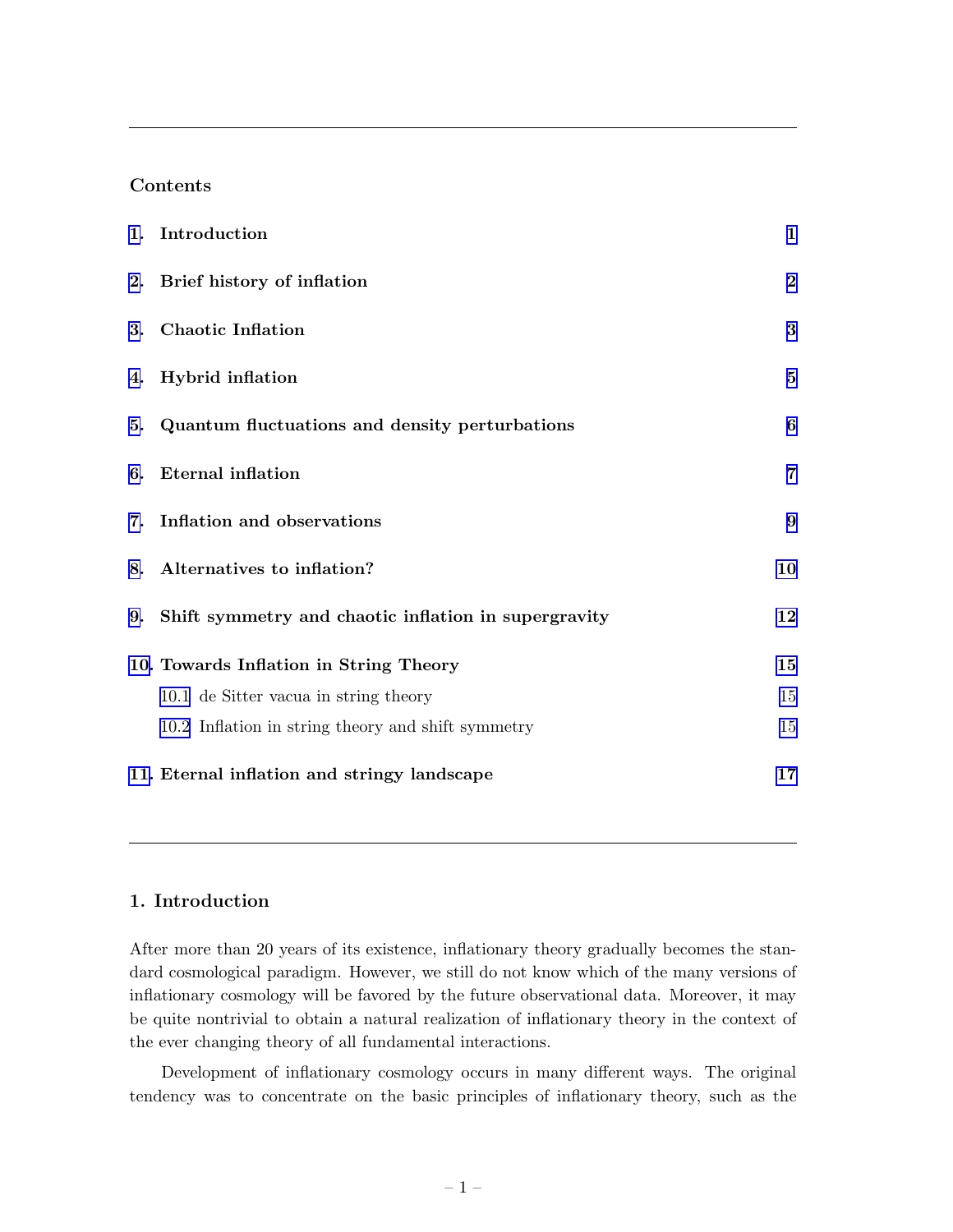<span id="page-2-0"></span>problem of initial conditions, the possibility of eternal inflation, etc. Recent progress in observational cosmology shifted attention towards experimental verification of various inflationary theories. For example, one can parametrize inflationary theories by several slow-roll parameters and find the observational constraints on these parameters. Another approach is to look for inflationary models which can work in the context of the simplest phenomenological theories of elementary particles. A more ambitious trend is to implement inflationary cosmology in string theory. Because of this multitude of goals and methods, different people sometimes have rather different ideas about inflationary theory and its future prospects. In this paper we will try to analyze the situation.

# 2. Brief history of inflation

The first model of inflationary type was proposed by Alexei Starobinsky[[1](#page-19-0)]. It was based on investigation of conformal anomaly in quantum gravity. This model did not suffer from the graceful exit problem, but it was rather complicated and did not aim on solving homogeneity, horizon and monopole problems.

A much simpler inflationary model with a very clear physical motivation was proposed by Alan Guth [\[2](#page-19-0)]. His model, which is now called "old inflation," was based on the theory of supercooling during the cosmological phase transitions [[3](#page-19-0)]. Even though this scenario did not work, it played a profound role in the development of inflationary cosmology since it contained a very clear explanation how inflation may solve the major cosmological problems.

According to this scenario, inflation is as exponential expansion of the universe in a supercooled false vacuum state. False vacuum is a metastable state without any fields or particles but with large energy density. Imagine a universe filled with such "heavy nothing." When the universe expands, empty space remains empty, so its energy density does not change. The universe with a constant energy density expands exponentially, thus we have inflation in the false vacuum. Then the false vacuum decay, the bubbles of the new phase collide, and our universe becomes hot.

Unfortunately, if the bubbles of the new phase are formed near each other, their collisions make the universe extremely inhomogeneous. If they are formed far away from each other, each of them represents a separate open universe with a vanishingly small  $\Omega$ . Both options are unacceptable [\[2\]](#page-19-0).

This problem was resolved with the invention of the new inflationary theory [\[5\]](#page-19-0). In this theory, inflation may begin either in the false vacuum, or in an unstable state at the top of the effective potential. Then the inflaton field  $\phi$  slowly rolls down to the minimum of its effective potential. The motion of the field away from the false vacuum is of crucial importance: density perturbations produced during the slow-roll inflation are inversely proportional to  $\dot{\phi}$  [\[6, 7](#page-19-0), [8](#page-20-0)]. Thus the key difference between the new inflationary scenario and the old one is that the useful part of inflation in the new scenario, which is responsible for the homogeneity of our universe, does *not* occur in the false vacuum state, where  $\dot{\phi} = 0$ .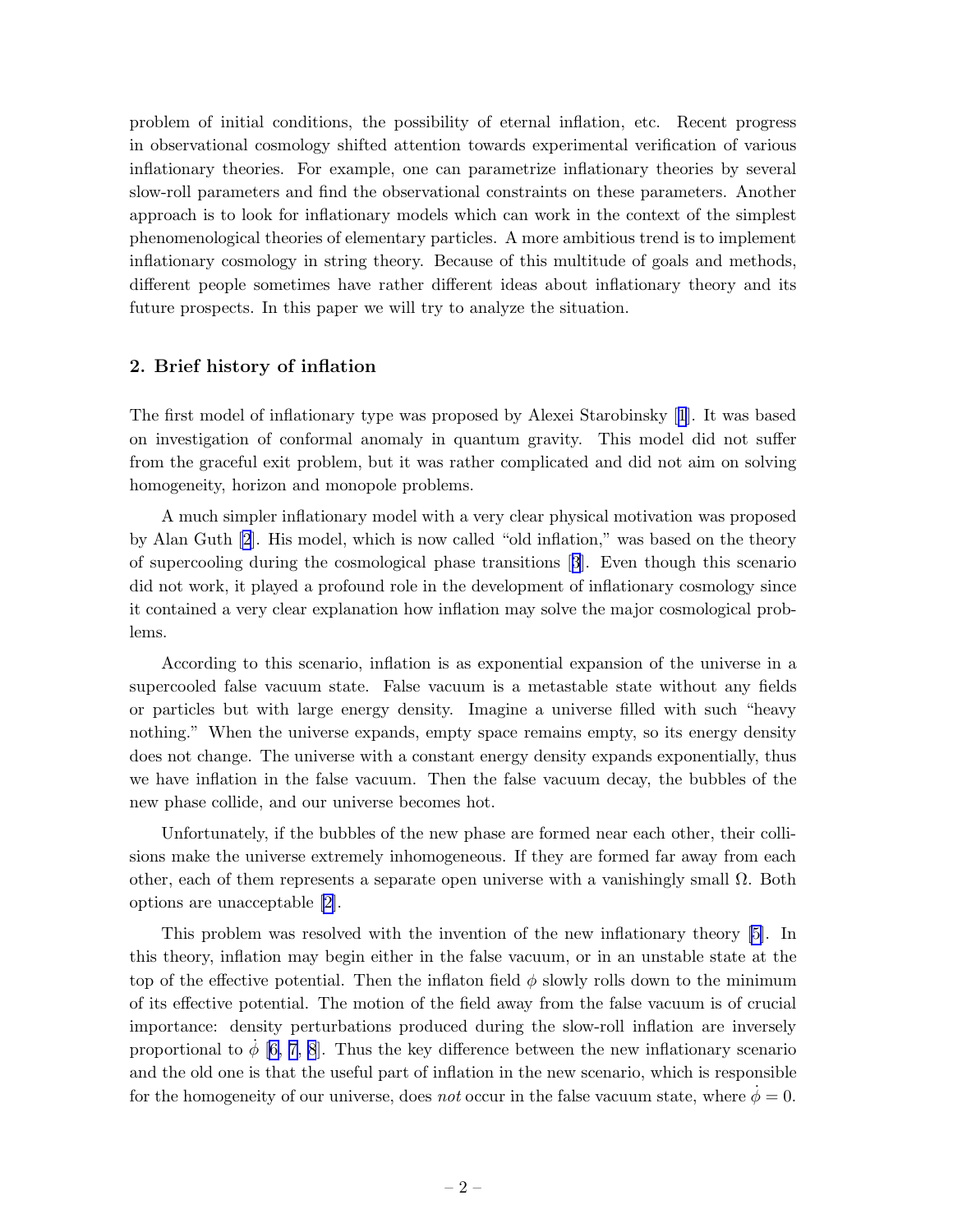<span id="page-3-0"></span>This scenario was so popular in the beginning of the 80's that even now most textbooks on astrophysics describe inflation as an exponential expansion during high temperature phase transitions in grand unified theories. Unfortunately, the new inflation scenario was plagued by its own problems. It works only if the effective potential of the field  $\phi$  has a very a flat plateau near  $\phi = 0$ , which is somewhat artificial. In most versions of this scenario the inflaton field has an extremely small coupling constant, so it could not be in a thermal equilibrium with other matter fields. The theory of cosmological phase transitions, which was the basis for old and new inflation, did not work in such a situation. Moreover, thermal equilibrium requires many particles interacting with each other. This means that new inflation could explain why our universe was so large only if it was very large and contained many particles from the very beginning. Finally, inflation in this theory begins very late. During the preceding epoch the universe can easily collapse or become so inhomogeneous that inflation may never happen[[4](#page-19-0)]. Because of all of these difficulties, no realistic versions of the new inflationary universe scenario have been proposed so far.

Old and new inflation represented a substantial but incomplete modification of the big bang theory. It was still assumed that the universe was in a state of thermal equilibrium from the very beginning, that it was relatively homogeneous and large enough to survive until the beginning of inflation, and that the stage of inflation was just an intermediate stage of the evolution of the universe. In the beginning of the 80's these assumptions seemed most natural and practically unavoidable. On the basis of all available observations (CMB, abundance of light elements) everybody believed that the universe was created in a hot big bang. That is why it was so difficult to overcome a certain psychological barrier and abandon all of these assumptions. This was done with the invention of the chaotic inflation scenario [\[9](#page-20-0)]. This scenario resolved all problems of old and new inflation. According to this scenario, inflation may occur even in the theories with simplest potentials such as  $V(\phi) \sim \phi^n$ . Inflation may begin even if there was no thermal equilibrium in the early universe, and it may start even at the Planckian density, in which case the problem of initial conditions for inflation can be easily resolved[[4](#page-19-0)].

## 3. Chaotic Inflation

Consider the simplest model of a scalar field  $\phi$  with a mass m and with the potential energy density  $V(\phi) = \frac{m^2}{2}\phi^2$ . Since this function has a minimum at  $\phi = 0$ , one may expect that the scalar field  $\phi$  should oscillate near this minimum. This is indeed the case if the universe does not expand, in which case equation of motion for the scalar field coincides with equation for harmonic oscillator,  $\ddot{\phi} = -m^2 \phi$ .

However, because of the expansion of the universe with Hubble constant  $H = \dot{a}/a$ , an additional term  $3H\dot{\phi}$  appears in the harmonic oscillator equation:

$$
\ddot{\phi} + 3H\dot{\phi} = -m^2\phi \tag{3.1}
$$

The term  $3H\dot{\phi}$  can be interpreted as a friction term. The Einstein equation for a homoge-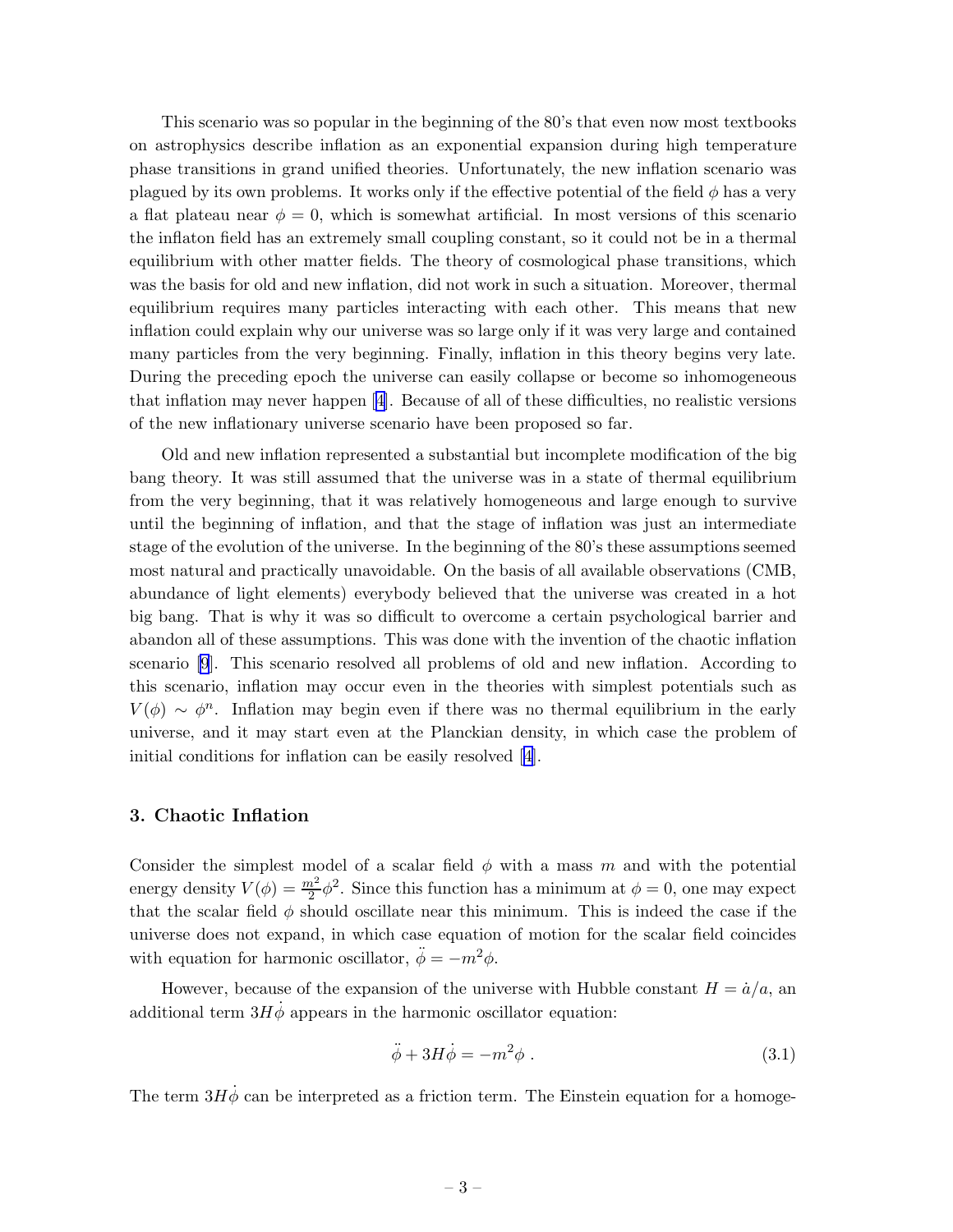<span id="page-4-0"></span>neous universe containing scalar field  $\phi$  looks as follows:

$$
H^{2} + \frac{k}{a^{2}} = \frac{1}{6} \left( \dot{\phi}^{2} + m^{2} \phi^{2} \right) . \tag{3.2}
$$

Here  $k = -1, 0, 1$  for an open, flat or closed universe respectively. We work in units  $M_p^{-2} = 8\pi G = 1.$ 

If the scalar field  $\phi$  initially was large, the Hubble parameter H was large too, according to the second equation. This means that the friction term  $3H\dot{\phi}$  was very large, and therefore the scalar field was moving very slowly, as a ball in a viscous liquid. Therefore at this stage the energy density of the scalar field, unlike the density of ordinary matter, remained almost constant, and expansion of the universe continued with a much greater speed than in the old cosmological theory. Due to the rapid growth of the scale of the universe and a slow motion of the field  $\phi$ , soon after the beginning of this regime one has  $\ddot{\phi} \ll 3H\dot{\phi}$ ,  $H^2 \gg \frac{k}{a^2}$ ,  $\dot{\phi}^2 \ll m^2 \phi^2$ , so the system of equations can be simplified:

$$
H = \frac{\dot{a}}{a} = \frac{m\phi}{\sqrt{6}} , \qquad \dot{\phi} = -m \sqrt{\frac{2}{3}}.
$$
 (3.3)

The first equation shows that if the field  $\phi$  changes slowly, the size of the universe in this regime grows approximately as  $e^{Ht}$ , where  $H = \frac{m\phi}{\sqrt{6}}$ . This is the stage of inflation, which ends when the field  $\phi$  becomes much smaller than  $\tilde{M_p} = 1$ . Solution of these equations shows that after a long stage of inflation the universe initially filled with the field  $\phi = \phi_0 \gg 1$ grows exponentially [\[4\]](#page-19-0),  $a = a_0 e^{\phi_0^2/4}$ .

This is as simple as it could be. Inflation does not require supercooling and tunnelling from the false vacuum[[2\]](#page-19-0), or rolling from an artificially flat top of the effective potential [\[5\]](#page-19-0). It appears in the theories that can be as simple as a theory of a harmonic oscillator [\[9\]](#page-20-0). Only after I realized it, I started to believe that inflation is not a trick necessary to fix problems of the old big bang theory, but a generic cosmological regime.

In realistic versions of inflationary theory the duration of inflation could be as short as  $10^{-35}$  seconds. When inflation ends, the scalar field  $\phi$  begins to oscillate near the minimum of  $V(\phi)$ . As any rapidly oscillating classical field, it looses its energy by creating pairs of elementary particles. These particles interact with each other and come to a state of thermal equilibrium with some temperature  $T$  [[10, 11, 12\]](#page-20-0). From this time on, the universe can be described by the usual big bang theory.

The main difference between inflationary theory and the old cosmology becomes clear when one calculates the size of a typical inflationary domain at the end of inflation. Investigation of this question shows that even if the initial size of inflationary universe was as small as the Planck size  $l_P \sim 10^{-33}$  cm, after  $10^{-35}$  seconds of inflation the universe acquires a huge size of  $l \sim 10^{10^{12}}$  cm! This number is model-dependent, but in all realistic models the size of the universe after inflation appears to be many orders of magnitude greater than the size of the part of the universe which we can see now,  $l \sim 10^{28}$  cm. This immediately solves most of the problems of the old cosmological theory[[9](#page-20-0), [4](#page-19-0)].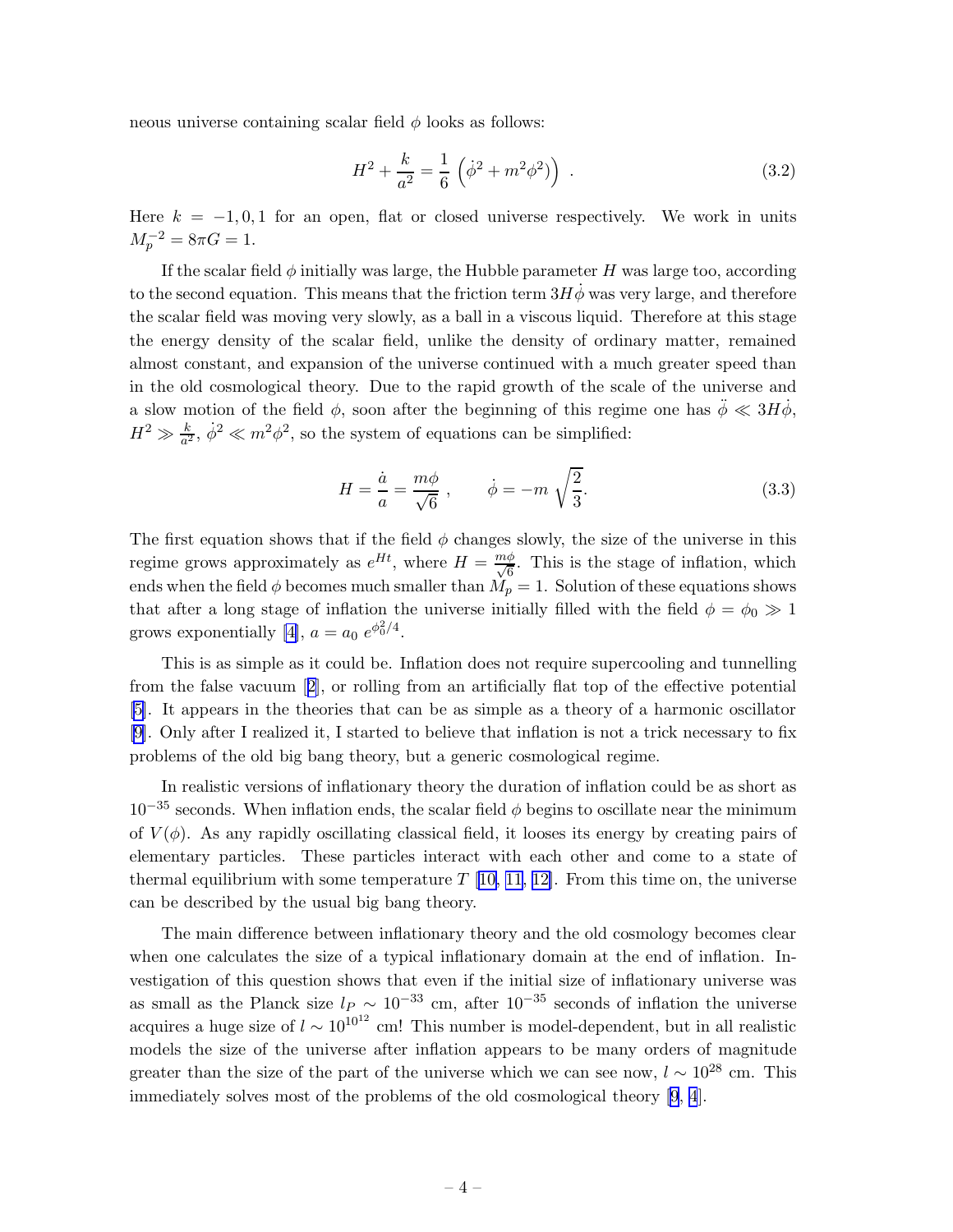<span id="page-5-0"></span>Our universe is almost exactly homogeneous on large scale because all inhomogeneities were exponentially stretched during inflation. The density of primordial monopoles and other undesirable "defects" becomes exponentially diluted by inflation. The universe becomes enormously large. Even if it was a closed universe of a size  $\sim 10^{-33}$  cm, after inflation the distance between its "South" and "North" poles becomes many orders of magnitude greater than  $10^{28}$  cm. We see only a tiny part of the huge cosmic balloon. That is why nobody has ever seen how parallel lines cross. That is why the universe looks so flat.

If our universe initially consisted of many domains with chaotically distributed scalar field  $\phi$  (or if one considers different universes with different values of the field), then domains in which the scalar field was too small never inflated. The main contribution to the total volume of the universe will be given by those domains which originally contained large scalar field  $\phi$ . Inflation of such domains creates huge homogeneous islands out of initial chaos. (That is why I called this scenario "chaotic inflation.") Each homogeneous domain in this scenario is much greater than the size of the observable part of the universe.

The first models of chaotic inflation were based on the theories with polynomial potentials, such as  $V(\phi) = \pm \frac{m^2}{2} \phi^2 + \frac{\lambda}{4} \phi^4$ . But the main idea of this scenario is quite generic. One should consider any particular potential  $V(\phi)$ , polynomial or not, with or without spontaneous symmetry breaking, and study all possible initial conditions without assuming that the universe was in a state of thermal equilibrium, and that the field  $\phi$  was in the minimum of its effective potential from the very beginning.

This scenario strongly deviated from the standard lore of the hot big bang theory and was psychologically difficult to accept. Therefore during the first few years after invention of chaotic inflation many authors claimed that the idea of chaotic initial conditions is unnatural, and made attempts to realize the new inflation scenario based on the theory of high-temperature phase transitions, despite numerous problems associated with it. Some authors believed that the theory must satisfy so-called 'thermal constraints' which were necessary to ensure that the minimum of the effective potential at large T should be at  $\phi = 0$  [\[13](#page-20-0)], even though the scalar field in the models they considered was not in a state of thermal equilibrium with other particles. It took several years until it finally became clear that the idea of chaotic initial conditions is most general, and it is much easier to construct a consistent cosmological theory without making unnecessary assumptions about thermal equilibrium and high temperature phase transitions in the early universe.

A short note of terminology: Chaotic inflation occurs in all models with sufficiently flat potentials, including the potentials originally used in new inflation [\[14](#page-20-0)]. The versions of chaotic inflation with such potentials for simplicity are often called 'new inflation', even though inflation begins there not as in the original new inflation scenario (i.e. not due to the phase transitions with supercooling), but as in the chaotic inflation scenario.

## 4. Hybrid inflation

In the previous section we considered the simplest chaotic inflation theory based on the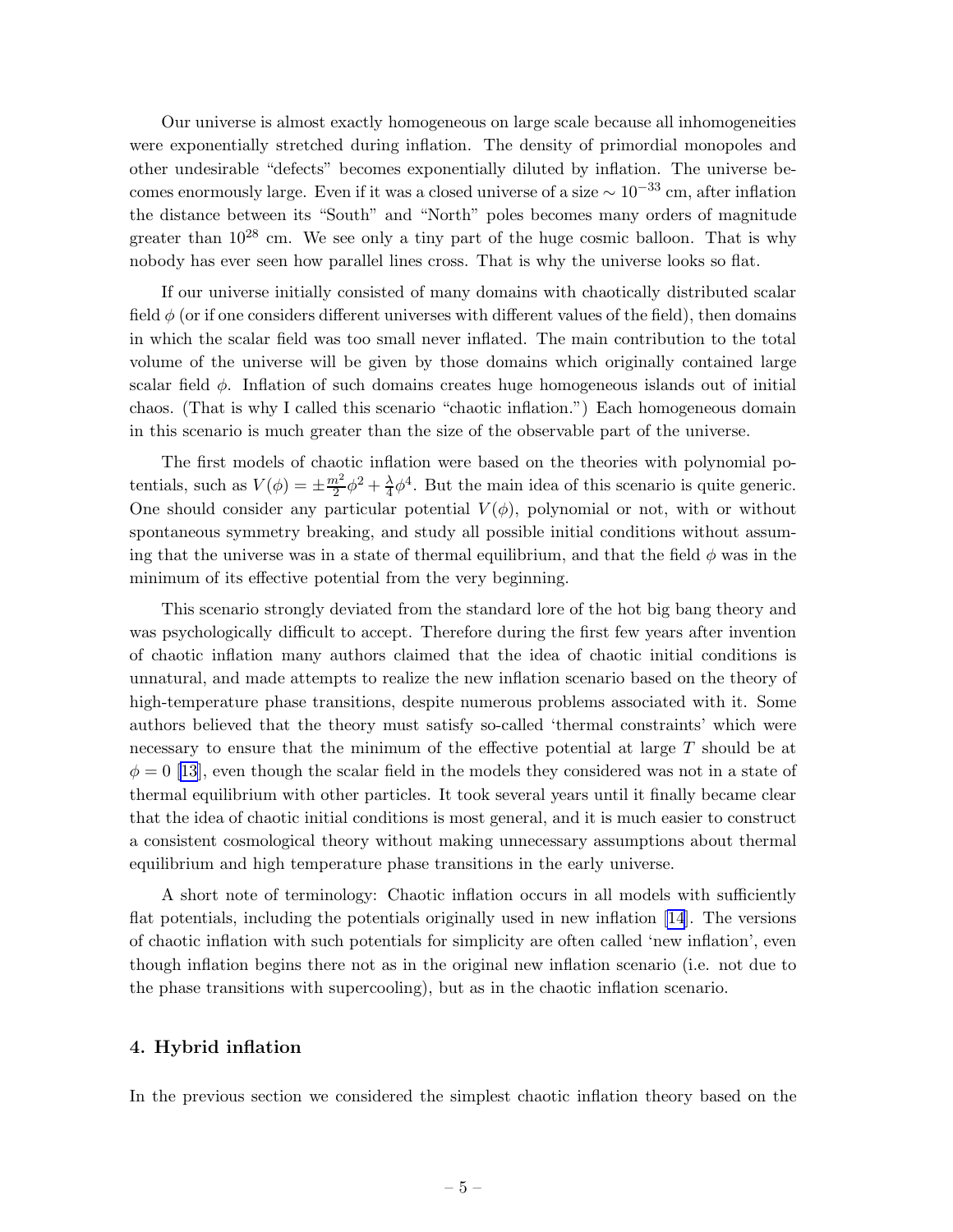<span id="page-6-0"></span>theory of a single scalar field  $\phi$ . The models of chaotic inflation based on the theory of two scalar fields may have some qualitatively new features. One of the most interesting models of this kind is the hybrid inflation scenario [\[15](#page-20-0)]. The simplest version of this scenario is based on chaotic inflation in the theory of two scalar fields with the effective potential

$$
V(\sigma, \phi) = \frac{1}{4\lambda} (M^2 - \lambda \sigma^2)^2 + \frac{m^2}{2} \phi^2 + \frac{g^2}{2} \phi^2 \sigma^2.
$$
 (4.1)

The effective mass squared of the field  $\sigma$  is equal to  $-M^2 + g^2 \phi^2$ . Therefore for  $\phi > \phi_c =$ M/g the only minimum of the effective potential  $V(\sigma, \phi)$  is at  $\sigma = 0$ . The curvature of the effective potential in the  $\sigma$ -direction is much greater than in the  $\phi$ -direction. Thus at the first stages of expansion of the universe the field  $\sigma$  rolled down to  $\sigma = 0$ , whereas the field  $\phi$  could remain large for a much longer time.

At the moment when the inflaton field  $\phi$  becomes smaller than  $\phi_c = M/g$ , the phase transition with the symmetry breaking occurs. If  $m^2 \phi_c^2 = m^2 M^2/g^2 \ll M^4/\lambda$ , the Hubble constant at the time of the phase transition is given by  $H^2 = \frac{M^4}{12\lambda}$  $\frac{M^4}{12\lambda}$  (in units  $M=1$ ). If one assumes that  $M^2 \gg \frac{\lambda m^2}{g^2}$  and that  $m^2 \ll H^2$ , then the universe at  $\phi > \phi_c$  undergoes a stage of inflation, which abruptly ends at  $\phi = \phi_c$ .

One of the advantages of this scenario is the possibility to obtain small density perturbations even if coupling constants are large,  $\lambda$ ,  $g = O(1)$ . This scenario works if the effective potential has a relatively flat  $\phi$ -direction. But flat directions often appear in supersymmetric theories. This makes hybrid inflation an attractive playground for those who wants to achieve inflation in supergravity and string theory. We will return to this question later.

# 5. Quantum fluctuations and density perturbations

The vacuum structure in the exponentially expanding universe is much more complicated than in ordinary Minkowski space. The wavelengths of all vacuum fluctuations of the scalar field  $\phi$  grow exponentially during inflation. When the wavelength of any particular fluctuation becomes greater than  $H^{-1}$ , this fluctuation stops oscillating, and its amplitude freezes at some nonzero value  $\delta\phi(x)$  because of the large friction term  $3H\dot{\phi}$  in the equation of motion of the field  $\phi$ . The amplitude of this fluctuation then remains almost unchanged for a very long time, whereas its wavelength grows exponentially. Therefore, the appearance of such a frozen fluctuation is equivalent to the appearance of a classical field  $\delta\phi(x)$  that does not vanish after averaging over macroscopic intervals of space and time.

Because the vacuum contains fluctuations of all wavelengths, inflation leads to the creation of more and more new perturbations of the classical field with wavelengths greater than  $H^{-1}$ . The average amplitude of such perturbations generated during a typical time interval  $H^{-1}$  is given by [\[16](#page-20-0), [17\]](#page-20-0)

$$
|\delta\phi(x)| \approx \frac{H}{2\pi} \ . \tag{5.1}
$$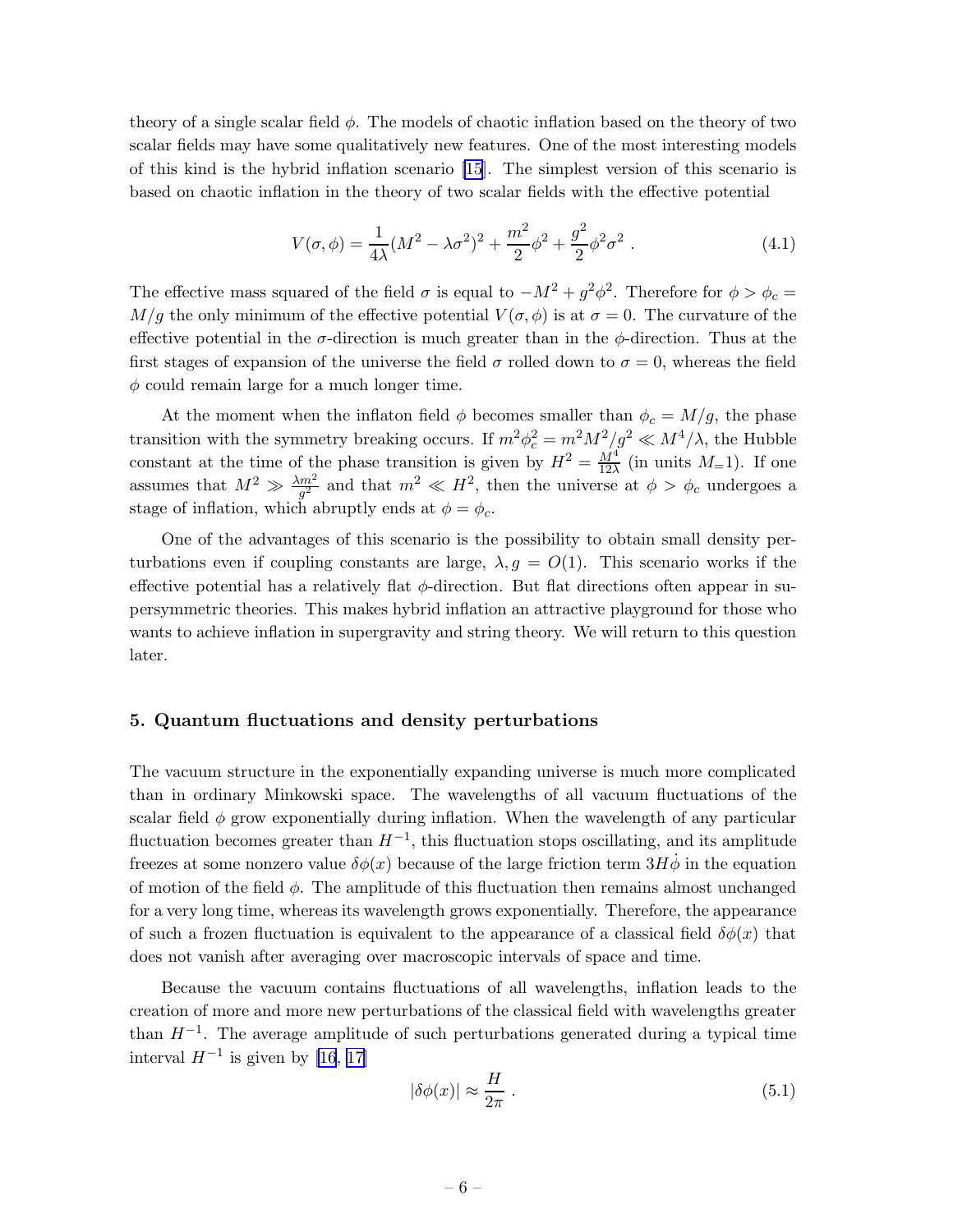<span id="page-7-0"></span>These fluctuations lead to density perturbations that later produce galaxies. The theory of this effect is very complicated[[6](#page-19-0), [7\]](#page-19-0), and it was fully understood only in the second part of the 80's [\[8\]](#page-20-0). The main idea can be described as follows:

Fluctuations of the field  $\phi$  lead to a local delay of the time of the end of inflation,  $\delta t = \frac{\delta \phi}{\dot{\phi}} \sim \frac{H}{2\pi \dot{\phi}}$ . Once the usual post-inflationary stage begins, the density of the universe starts to decrease as  $\rho = 3H^2$ , where  $H \sim t^{-1}$ . Therefore a local delay of expansion leads to a local density increase  $\delta_H$  such that  $\delta_H \sim \delta \rho / \rho \sim \delta t / t$ . Combining these estimates together yields the famous result[[6](#page-19-0), [7](#page-19-0), [8](#page-20-0)]

$$
\delta_H \sim \frac{\delta \rho}{\rho} \sim \frac{H^2}{2\pi \dot{\phi}} \,. \tag{5.2}
$$

This derivation is oversimplified; it does not tell, in particular, whether  $H$  should be calculated during inflation or after it. This issue was not very important for new inflation where  $H$  was nearly constant, but it is of crucial importance for chaotic inflation.

The result of a more detailed investigation [\[8\]](#page-20-0) shows that H and  $\phi$  should be calculated during inflation, at different times for perturbations with different momenta k. For each of these perturbations the value of  $H$  should be taken at the time when the wavelength of the perturbation becomes of the order of  $H^{-1}$ . However, the field  $\phi$  during inflation changes very slowly, so the quantity  $\frac{H^2}{2\pi\phi}$  remains almost constant over exponentially large range of wavelengths. This means that the spectrum of perturbations of metric is flat.

A detailed calculation in our simplest chaotic inflation model the amplitude of perturbations gives

$$
\delta_H \sim \frac{m\phi^2}{5\pi\sqrt{6}}\,. \tag{5.3}
$$

Theperturbations on scale of the horizon were produced at  $\phi_H \sim 15$  [[4](#page-19-0)]. This, together with COBE normalization  $\delta_H \sim 2 \times 10^{-5}$  gives  $m \sim 3 \times 10^{-6}$ , in Planck units, which is approximately equivalent to  $7 \times 10^{12}$  GeV. Exact numbers depend on  $\phi_H$ , which in its turn depends slightly on the subsequent thermal history of the universe.

The magnitude of density perturbations  $\delta_H$  in our model depends on the scale l only logarithmically. Since the observations provide us with an information about a rather limited range of  $l$ , it is possible to parametrize the scale dependence of density perturbations by a simple power law,  $\delta_H \sim l^{(1-n)/2}$ . An exactly flat spectrum would correspond to  $n = 1$ .

Flatness of the spectrum of density perturbations, together with flatness of the universe  $(\Omega = 1)$ , constitute the two most robust predictions of inflationary cosmology. It is possible to construct models where  $\delta_H$  changes in a very peculiar way, and it is also possible to construct theories where  $\Omega \neq 1$ , but it is difficult to do so.

# 6. Eternal inflation

A significant step in the development of inflationary theory was the discovery of the process of self-reproduction of inflationary universe. This process was known to exist in old infla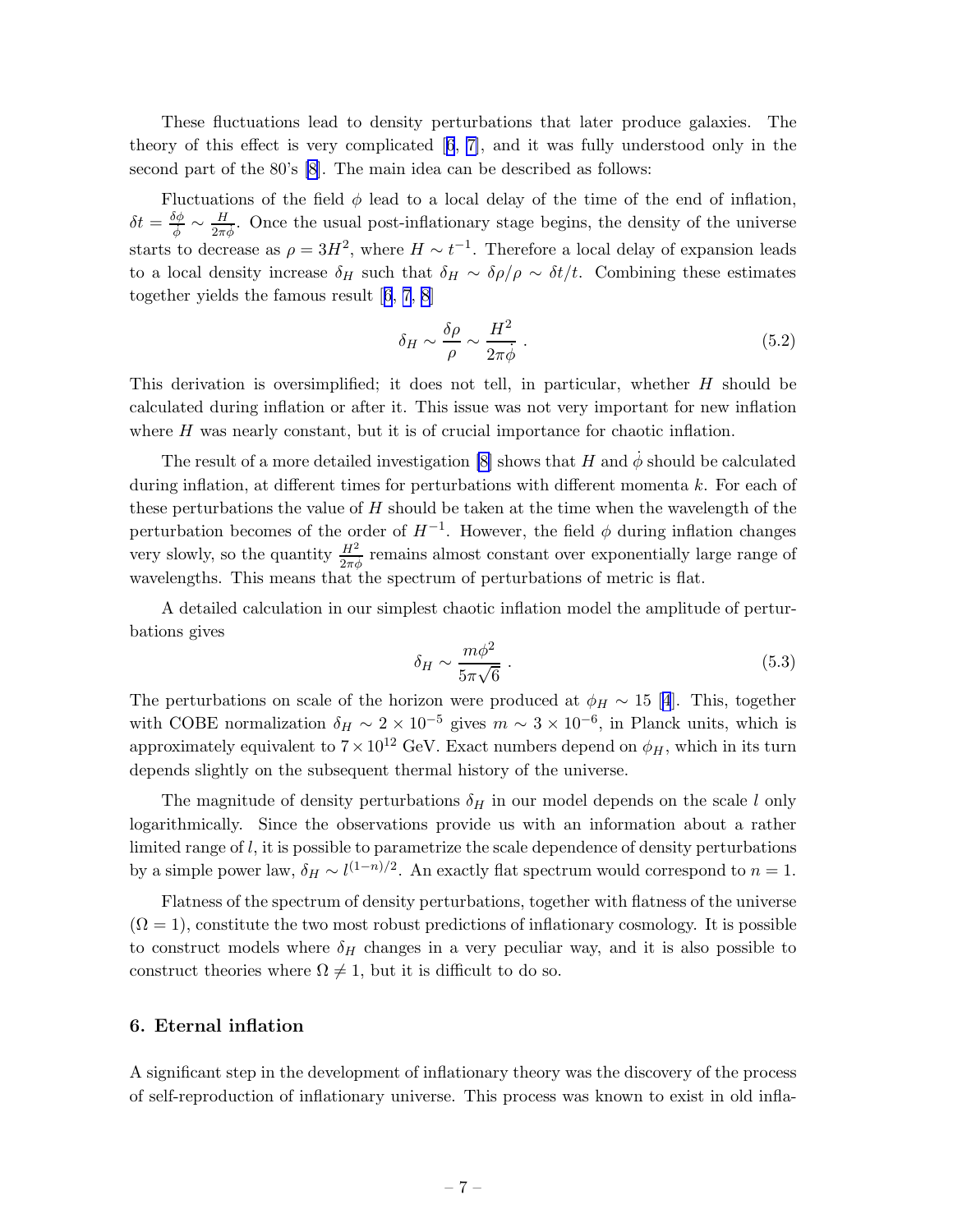tionary theory [\[2\]](#page-19-0) and in the new one[[18](#page-20-0)], but its significance was fully realized only after the discovery of the regime of eternal inflation in the simplest versions of the chaotic inflation scenario [\[19](#page-20-0), [20\]](#page-20-0). It appears that in many models large quantum fluctuations produced during inflation which may locally increase the value of the energy density in some parts of the universe. These regions expand at a greater rate than their parent domains, and quantum fluctuations inside them lead to production of new inflationary domains which expand even faster. This leads to an eternal process of self-reproduction of the universe.

To understand the mechanism of self-reproduction one should remember that the processes separated by distances l greater than  $H^{-1}$  proceed independently of one another. This is so because during exponential expansion the distance between any two objects separated by more than  $H^{-1}$  is growing with a speed exceeding the speed of light. As a result, an observer in the inflationary universe can see only the processes occurring inside the horizon of the radius  $H^{-1}$ . An important consequence of this general result is that the process of inflation in any spatial domain of radius  $H^{-1}$  occurs independently of any events outside it. In this sense any inflationary domain of initial radius exceeding  $H^{-1}$  can be considered as a separate mini-universe.

To investigate the behavior of such a mini-universe, with an account taken of quantum fluctuations, let us consider an inflationary domain of initial radius  $H^{-1}$  containing sufficiently homogeneous field with initial value  $\phi \gg M_p$ . Equation [\(3.3\)](#page-4-0) implies that during a typical time interval  $\Delta t = H^{-1}$  the field inside this domain will be reduced by  $\Delta \phi = \frac{2}{\phi}$ . By φ comparison this expression with  $|\delta\phi(x)| \approx \frac{H}{2\pi} = \frac{m\phi}{2\pi\sqrt{}}$  $\frac{m\phi}{2\pi\sqrt{6}}$  one can easily see that if  $\phi$  is much less than  $\phi^* \sim \frac{5}{\sqrt{7}}$  $\frac{\partial}{\partial m}$ , then the decrease of the field  $\phi$  due to its classical motion is much greater than the average amplitude of the quantum fluctuations  $\delta\phi$  generated during the same time. But for  $\phi \gg \phi^*$  one has  $\delta\phi(x) \gg \Delta\phi$ . Because the typical wavelength of the fluctuations  $\delta\phi(x)$  generated during the time is  $H^{-1}$ , the whole domain after  $\Delta t = H^{-1}$ effectively becomes divided into  $e^3 \sim 20$  separate domains (mini-universes) of radius  $H^{-1}$ , each containing almost homogeneous field  $\phi - \Delta \phi + \delta \phi$ . In almost a half of these domains the field  $\phi$  grows by  $|\delta\phi(x)| - \Delta\phi \approx |\delta\phi(x)| = H/2\pi$ , rather than decreases. This means that the total volume of the universe containing *growing* field  $\phi$  increases 10 times. During the next time interval  $\Delta t = H^{-1}$  the situates repeats. Thus, after the two time intervals  $H^{-1}$  the total volume of the universe containing the growing scalar field increases 100 times, etc. The universe enters eternal process of self-reproduction.

Realistic models of elementary particles involve many kinds of scalar fields. For example, in the unified theories of weak, strong and electromagnetic interactions, at least two other scalar fields exist. The potential energy of these scalar fields may have several different minima. This means that the same theory may have different vacuum states, corresponding to different types of symmetry breaking between fundamental interactions, and, as a result, to different laws of low-energy physics.

During the process of eternal inflation in the simplest versions of the chaotic inflation scenario (but not in the new inflation), some parts of the universe spend indefinitely long time at the nearly Planckian density, expanding with the Hubble constant  $H = O(1)$ , in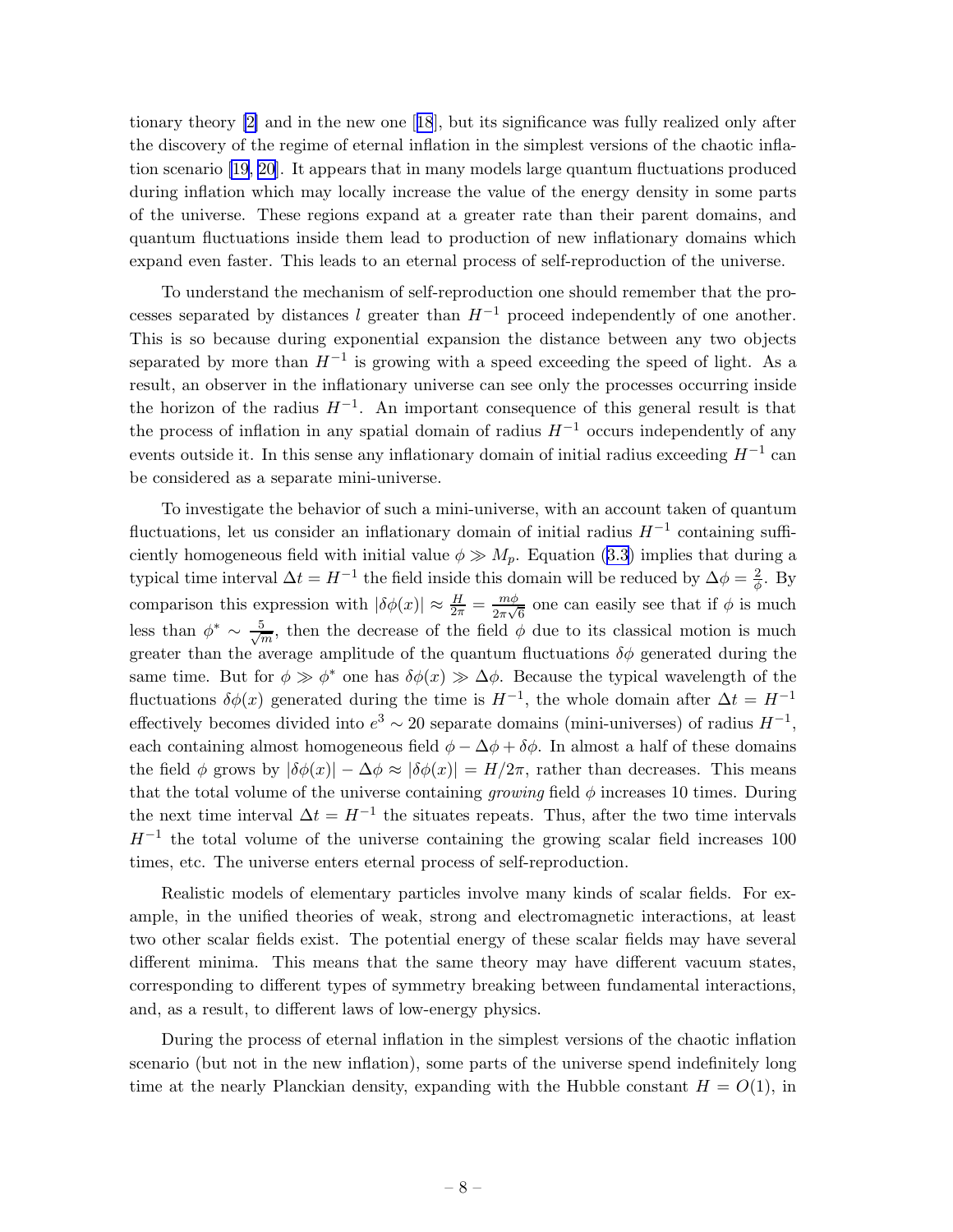<span id="page-9-0"></span>Planck mass units. In this regime, all scalar fields persistently experience quantum jumps of the magnitude comparable to the Planck mass. This forces the fields to browse between all possible vacuum states. As a result, the universe becomes divided into infinitely many exponentially large domains that have different laws of low-energy physics [\[19](#page-20-0), [20](#page-20-0)]. This result may have especially interesting implications in the context of string theory, which allows exponentially large number of different vacuum states [\[4,](#page-19-0) [21](#page-20-0), [22](#page-21-0)], see Sect. [11.](#page-17-0)

#### 7. Inflation and observations

Inflation is not just an interesting theory that can resolve many difficult problems of the standard Big Bang cosmology. This theory made several predictions which can be tested by cosmological observations. Here are the most important predictions:

1) The universe must be flat. In most models  $\Omega_{total} = 1 \pm 10^{-4}$ .

2) Perturbations of metric produced during inflation are adiabatic.

3) Inflationary perturbations have flat spectrum. In most inflationary models the spectral index  $n = 1 \pm 0.2$  ( $n = 1$  means totally flat.)

4) These perturbations are gaussian.

5) Perturbations of metric could be scalar, vector or tensor. Inflation mostly produces scalar perturbations, but it also produces tensor perturbations with nearly flat spectrum, and it does *not* produce vector perturbations. There are certain relations between the properties of scalar and tensor perturbations produced by inflation.

6) Inflationary perturbations produce specific peaks in the spectrum of CMB radiation. (For a simple pedagogical interpretation of this effect see e.g.[[23\]](#page-21-0); a detailed theoretical description can be found in [\[24](#page-21-0)].)

It is possible to violate each of these predictions if one makes this theory sufficiently complicated. For example, it is possible to produce vector perturbations of metric in the models where cosmic strings are produced at the end of inflation, which is the case in some versions of hybrid inflation. It is possible to have an open or closed inflationary universe, or even a small periodic inflationary universe, it is possible to have models with nongaussian isocurvature fluctuations with a non-flat spectrum. However, it is very difficult to do so, and most of the inflationary models satisfy the simple rules given above.

It is not easy to test all of these predictions. The major breakthrough in this direction was achieved due to the recent measurements of the CMB anisotropy. The latest results based on the WMAP experiment, in combination with the Sloan Digital Sky Survey, are consistent with predictions of the simplest inflationary models with adiabatic gaussian perturbations,with  $\Omega = 1.01 \pm 0.02$ , and  $n = 0.98 \pm 0.03$  [[25, 26](#page-21-0)].

There are still some question marks to be examined, such as the unexpectedly small anisotropy of CMB at large angles[[25](#page-21-0)]. It is not quite clear whether we deal with a real anomaly here or with a manifestation of cosmic variance [\[27](#page-21-0)], but in any case, it is quite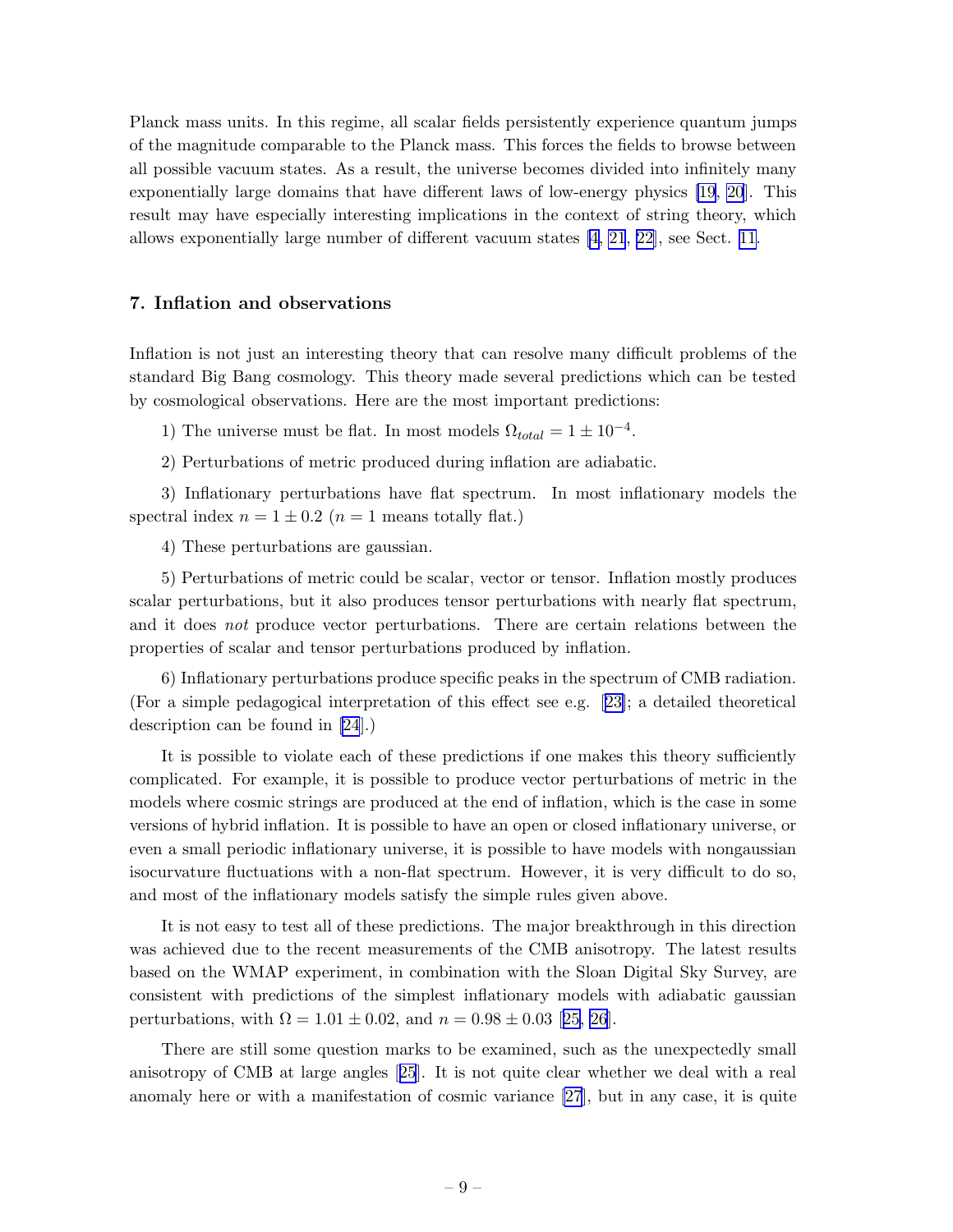<span id="page-10-0"></span>significant that all proposed resolutions of this problem are based on inflationary cosmology, see e.g. [\[28](#page-21-0)].

# 8. Alternatives to inflation?

Inflationary scenario is very versatile, and now, after 20 years of persistent attempts of many physicists to propose an alternative to inflation, we still do not know any other way to construct a consistent cosmological theory. Indeed, in order to compete with inflation a new theory should make similar predictions and should offer an alternative solution to many difficult cosmological problems. Let us look at these problems before starting a discussion.

1) Homogeneity problem. Before even starting investigation of density perturbations and structure formation, one should explain why the universe is nearly homogeneous on the horizon scale.

2) Isotropy problem. We need to understand why all directions in the universe are similar to each other, why there is no overall rotation of the universe. etc.

3) Horizon problem. This one is closely related to the homogeneity problem. If different parts of the universe have not been in a causal contact when the universe was born, why do they look so similar?

4) Flatness problem. Why  $\Omega \approx 1$ ? Why parallel lines do not intersect?

5) Total entropy problem. The total entropy of the observable part of the universe is greater than  $10^{87}$ . Where did this huge number come from? Note that the lifetime of a closeduniverse filled with hot gas with total entropy S is  $S^{2/3} \times 10^{-43}$  $S^{2/3} \times 10^{-43}$  $S^{2/3} \times 10^{-43}$  seconds [4]. Thus S must be huge. Why?

6) Total mass problem. The total mass of the observable part of the universe has mass  $\sim 10^{60} M_p$ . Note also that the lifetime of a closed universe filled with nonrelativistic particles of total mass M is  $\frac{M}{M_P} \times 10^{-43}$  seconds. Thus M must be huge. But why?

7) Structure formation problem. If we manage to explain the homogeneity of the universe, how can we explain the origin of inhomogeneities required for the large scale structure formation?

8) Monopole problem, gravitino problem, etc.

This list is very long. That is why it was not easy to propose any alternative to inflation even before we learned that  $\Omega \approx 1$ ,  $n \approx 1$ , and that the perturbations responsible for galaxy formation are mostly adiabatic, in agreement with the predictions of the simplest inflationary models.

Despite this difficulty, there was always a tendency to announce that we have eventually found a good alternative to inflation. This was the ideology of the models of structure formation due to topological defects, or textures, which were often described as competitors to inflation, see e.g. [\[29\]](#page-21-0). However, it was clear from the very beginning that these theories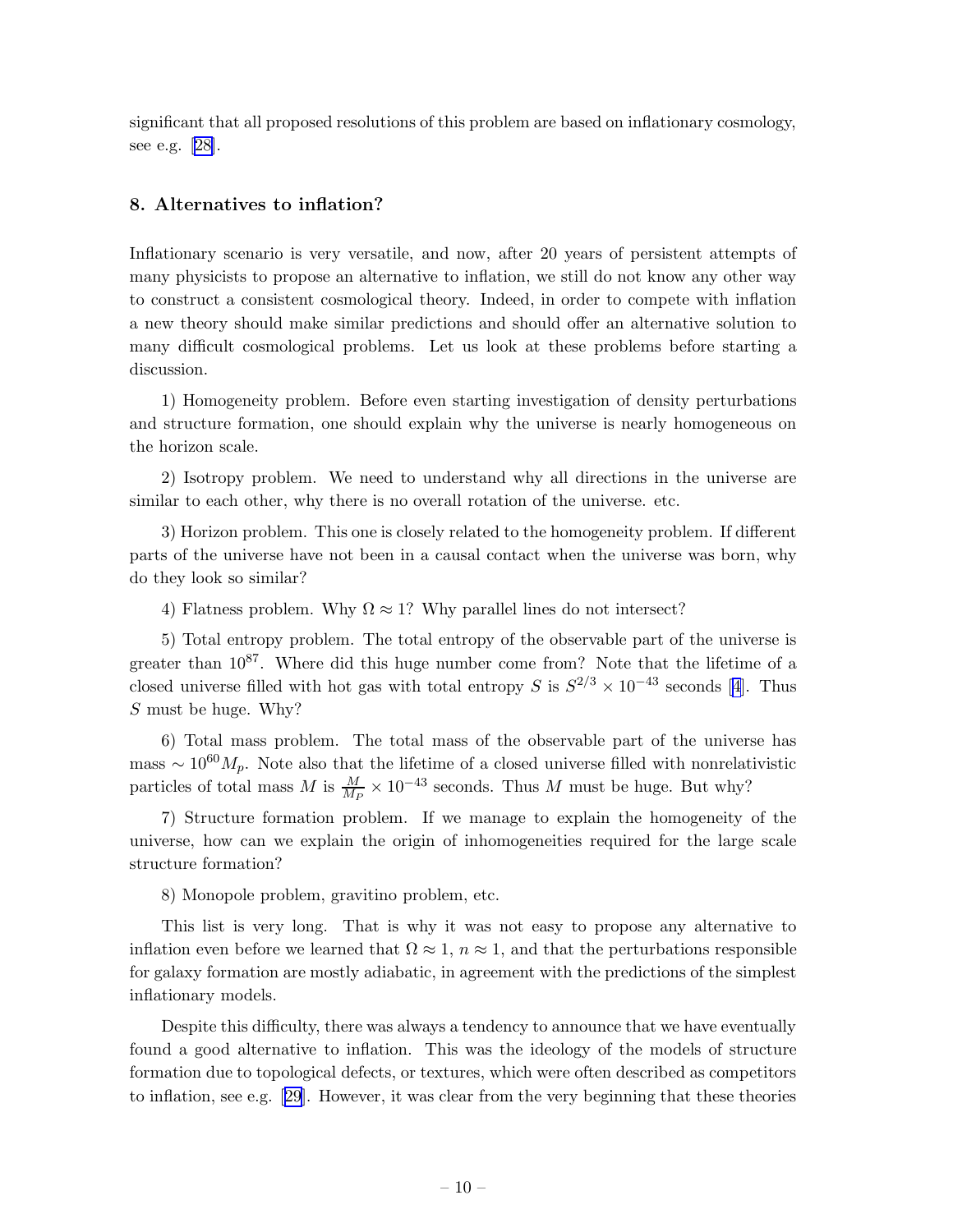at best could solve only one problem (structure formation) out of 8 problems mentioned above. Therefore the true question was not whether one can replace inflation by the theory of cosmic strings/textures, but whether inflation with cosmic strings/textures is better than inflation without cosmic strings/textures. Recent observational data favor the simplest version of inflationary theory, without topological defects, or with an extremely small (few percent) admixture of the effects due to cosmic strings.

A similar situation emerged recently with the introduction of the ekpyrotic scenario [\[30](#page-21-0)]. In the original version of this theory it was claimed that this scenario can solve all cosmological problems without using the stage of inflation, i.e. without a prolonged stage of an accelerated expansion of the universe, which was called in [\[30](#page-21-0)] "superluminal expansion." However, this original idea did not work[[31, 32](#page-21-0)], and the idea to avoid "superluminal expansion" was abandoned by the authors of [\[30](#page-21-0)]. A more recent version of this scenario, the cyclic scenario[[33\]](#page-21-0), uses an infinite number of periods of "superluminal expansion" (i.e. inflation) in order to solve the major cosmological problems. The main difference between the usual inflation and the cyclic inflation, just as in the case of topological defects and textures, is the mechanism of generation of density perturbations. However, since the theory of density perturbations in cyclic inflation requires a solution of the cosmological singularity problem[[34, 35](#page-21-0)], it is difficult to say anything definite about it.

Thus at the moment it is hard to see any real alternative to inflationary cosmology; instead of a competition between inflation and other ideas, we witness a competition between many different models of inflationary theory.

This competition goes in several different directions. First of all, we must try to implement inflation in realistic theories of fundamental interactions. But what do we mean by 'realistic?' In the absence of a direct confirmation of M/string theory and supergravity by high energy physics experiments (which may change when we start receiving data from the LHC), the definition of what is realistic becomes increasingly dependent on cosmology and the results of the cosmological observations. In particular, one may argue that those versions of the theory of all fundamental interactions that cannot describe inflation and the present stage of acceleration of the universe are disfavored by observations.

On the other hand, not every theory which can lead to inflation does it in an equally good way. Many inflationary models have been already ruled out be observations. This happened long ago with such models as extended inflation [\[36](#page-21-0)] and the simplest versions of "natural inflation"[[37](#page-21-0)]. Recent data from WMAP and SDSS almost ruled out a particular version of chaotic inflation with  $V(\phi) \sim \phi^4$  [\[25](#page-21-0), [26\]](#page-21-0).

However, observations test only the last stages of inflation. In particular, they do not say anything about the properties of the inflaton potential at  $V(\phi) \geq 10^{-10} M_p^4$ . Thus there may exist many different models which describe all observational data equally well. In order to compare such models, one should not only compare their predictions with the results of the cosmological observations, but also carefully examine whether they really solve the main cosmological problems.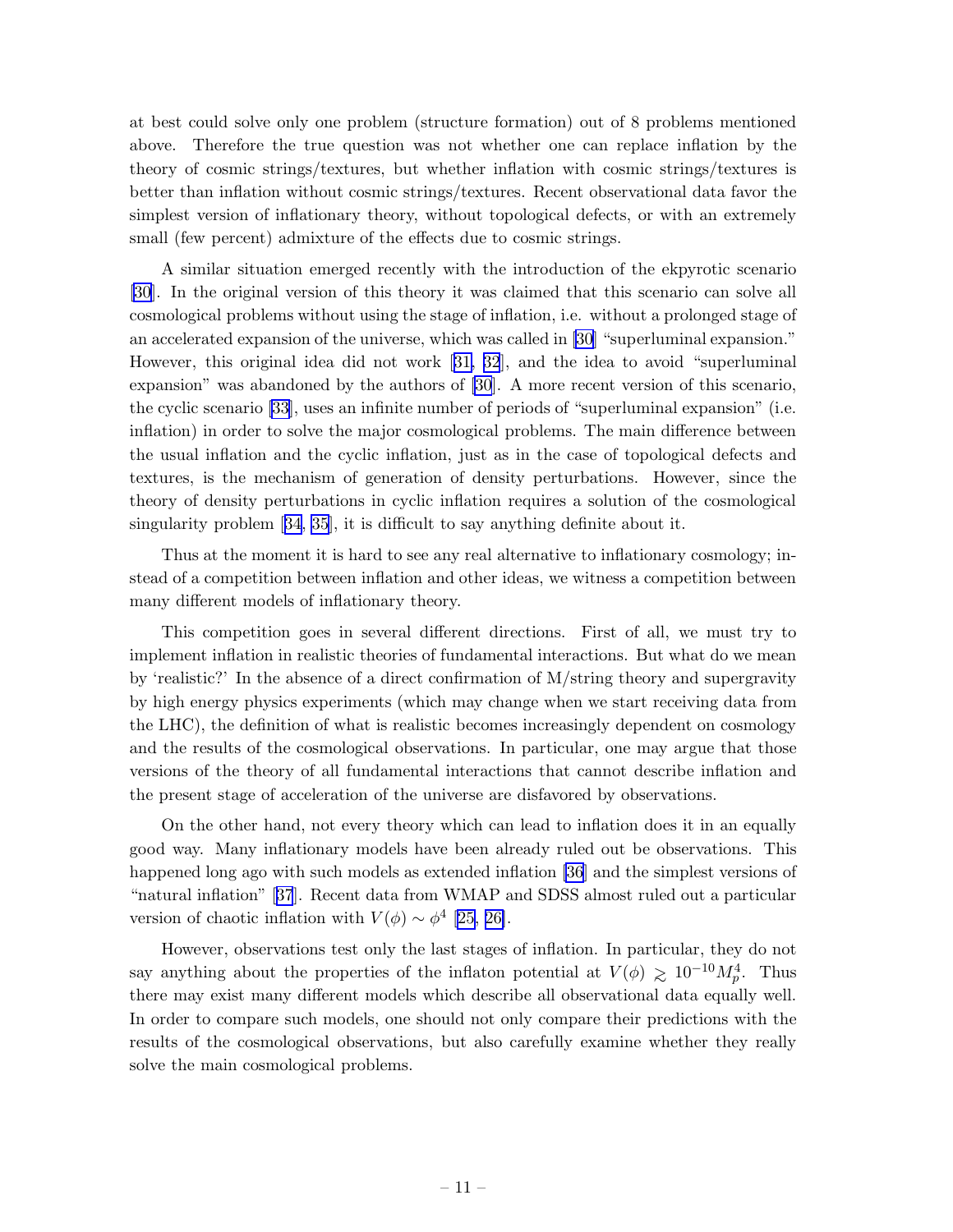<span id="page-12-0"></span>One of the most important issues here is the maximal value of energy density during inflation. For example, the simplest chaotic inflation scenario may begin in the universe of the largest possible energy density, of a smallest possible size (Planck length), with the smallest possible mass  $M \sim M_p$  and with the smallest possible entropy  $S = O(1)$ . This provides a true solution to the flatness, horizon, homogeneity, mass and entropy problems. Meanwhile, in the new inflation scenario, inflation occurs on the mass scale 3 orders of magnitude below  $M_p$ , when the total size of the universe must be very large. As a result, the initial mass of the universe at the beginning of new inflation must be greater than  $10^6 M_p$ , and its total entropy must be greater than  $10^9$ . In other words, in order to explain why the entropy of the universe is greater than  $10^{87}$  one should assume that it was extremely large from the very beginning. This does not look like a real solution of the entropy problem. A similar problem exists in many of the models recently described in [\[38](#page-21-0)]. Finally, in cyclic inflation, the process of exponential expansion of the universe occurs only if the total mass of the universe is greater than its present mass  $M \sim 10^{60} M_p$  and its total entropy is greater than  $10^{87}$ . This scenario does not solve the flatness, mass and entropy problems.

One can argue [\[20](#page-20-0)] that eternal inflation may alleviate some of the problems of the lowscale inflation. Note, however, that eternal inflation, which naturally occurs in the simplest versions of chaotic inflation and in new inflation, does not exist in many popular versions of hybrid inflation. Of course, models of low-scale non-eternal inflation are still much better than the models with no inflation at all, but I do not think that we should settle for the second-best. It would be much better to have a stage of eternal chaotic inflation at nearly Planckian density, which, if needed, may be followed by a stage of low-scale inflation.

Keeping eternal inflation at high density as our ultimate goal, let discuss a possibility to obtain inflation in supergravity and string theory.

#### 9. Shift symmetry and chaotic inflation in supergravity

Most of the existing inflationary models are based on the idea of chaotic initial conditions, which is the trademark of the chaotic inflation scenario. In the simplest versions of chaotic inflation scenario with the potentials  $V \sim \phi^n$ , the process of inflation occurs at  $\phi > 1$ , in Planck units. Meanwhile, there are many other models where inflation may occur at  $\phi \ll 1$ .

There are several reasons why this difference may be important. First of all, some authors argue that the generic expression for the effective potential can be cast in the form

$$
V(\phi) = V_0 + \alpha \phi + \frac{m^2}{2} \phi^2 + \frac{\beta}{3} \phi^3 + \frac{\lambda}{4} \phi^4 + \sum_n \lambda_n \frac{\phi^{4+n}}{M_p^n},
$$
\n(9.1)

and then they assume that generically  $\lambda_n = O(1)$ , see e.g. Eq. (128) in [\[42](#page-22-0)]. If this assumption were correct, one would have little control over the behavior of  $V(\phi)$  at  $\phi > M_p$ .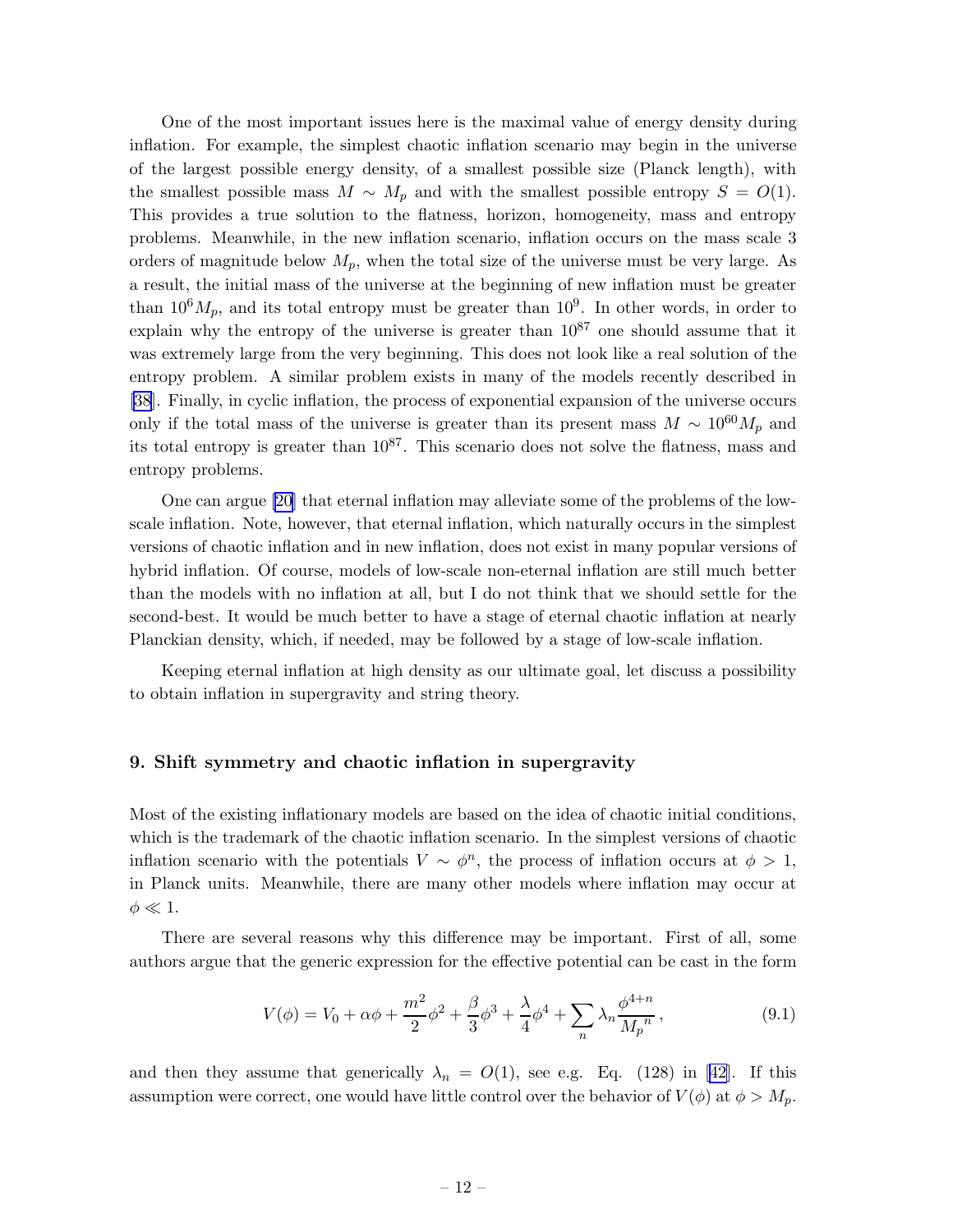<span id="page-13-0"></span>Herewe have written  $M_p$  explicitly, to expose the implicit assumption made in [[42\]](#page-22-0). Why do we write  $M_p$  in the denominator, instead of  $1000M_p$ ? An intuitive reason is that quantum gravity is non-renormalizable, so one should introduce a cut-off at momenta  $k \sim M_p$ . This is a reasonable assumption, but it does not imply validity of Eq. ([9.1](#page-12-0)). Indeed, the constant part of the scalar field appears in the gravitational diagrams not directly, but only via its effective potential  $V(\phi)$  and the masses of particles interacting with the scalar field  $\phi$ . As a result, the terms induced by quantum gravity effects are suppressed not by factors  $\frac{\phi^n}{M}$  $\frac{\phi^n}{M_p^n}$ , but by factors  $\frac{V}{M_p^4}$  and  $\frac{m^2(\phi)}{M_p^2}$  $\frac{h'(\varphi)}{M_p^2}$  [[4](#page-19-0)]. Consequently, quantum gravity corrections to  $V(\phi)$  become large not at  $\phi > M_p$ , as one could infer from [\(9.1\)](#page-12-0), but only at super-Planckian energy density, or for super-Planckian masses. This justifies our use of the simplest chaotic inflation models.

The simplest way to understand this argument is to consider the case where the potential of the field  $\phi$  is a constant,  $V = V_0$ . Then the theory has a *shift symmetry*,  $\phi \to \phi + c$ . This symmetry is not broken by perturbative quantum gravity corrections, so no such terms as  $\sum_n \lambda_n \frac{\phi^{4+n}}{M_p{}^n}$  $\frac{\phi^{1}}{M_p}$  are generated. This symmetry may be broken by nonperturbative quantum gravity effects (wormholes? virtual black holes?), but such effects, even if they exist, can be made exponentially small [\[39](#page-21-0)].

The idea of shift symmetry appears to be very fruitful in application to inflation; we will return to it many times in this paper. However, in some cases the scalar field  $\phi$  itself may have physical (geometric) meaning, which may constrain the possible values of the fields during inflation. The most important example is given by  $N = 1$  supergravity.

The effective potential of the complex scalar field  $\Phi$  in supergravity is given by the well-known expression (in units  $M_p = 1$ ):

$$
V = e^{K} \left[ K_{\Phi \bar{\Phi}}^{-1} |D_{\Phi} W|^{2} - 3|W|^{2} \right].
$$
 (9.2)

Here  $W(\Phi)$  is the superpotential,  $\Phi$  denotes the scalar component of the superfield  $\Phi$ ;  $D_{\Phi}W = \frac{\partial W}{\partial \Phi} + \frac{\partial K}{\partial \Phi}W$ . The kinetic term of the scalar field is given by  $K_{\Phi\bar{\Phi}}\partial_{\mu}\Phi\partial_{\mu}\bar{\Phi}$ . The standard textbook choice of the Kähler potential corresponding to the canonically normalized fields  $\Phi$  and  $\bar{\Phi}$  is  $K = \Phi \bar{\Phi}$ , so that  $K_{\Phi \bar{\Phi}} = 1$ .

This immediately reveals a problem: At  $\Phi > 1$  the potential is extremely steep. It blows up as  $e^{|\Phi|^2}$ , which makes it very difficult to realize chaotic inflation in supergravity at  $\phi \equiv \sqrt{2}|\Phi| > 1$ . Moreover, the problem persists even at small  $\phi$ . If, for example, one considers the simplest case when there are many other scalar fields in the theory and the superpotential does not depend on the inflaton field  $\phi$ , then Eq. (9.2) implies that at  $\phi \ll 1$ the effective mass of the inflaton field is  $m_{\phi}^2 = 3H^2$ . This violates the condition  $m_{\phi}^2 \ll H^2$ required for successful slow-roll inflation (so-called  $\eta$ -problem).

The major progress in SUGRA inflation during the last decade was achieved in the context of the models of the hybrid inflation type, where inflation may occur at  $\phi \ll$ 1. Among the best models are the F-term inflation, where different contributions to the effectivemass term  $m_{\phi}^2$  cancel [[40\]](#page-22-0), and D-term inflation [\[41](#page-22-0)], where the dangerous term  $e^{K}$  does not affect the potential in the inflaton direction. A detailed discussion of various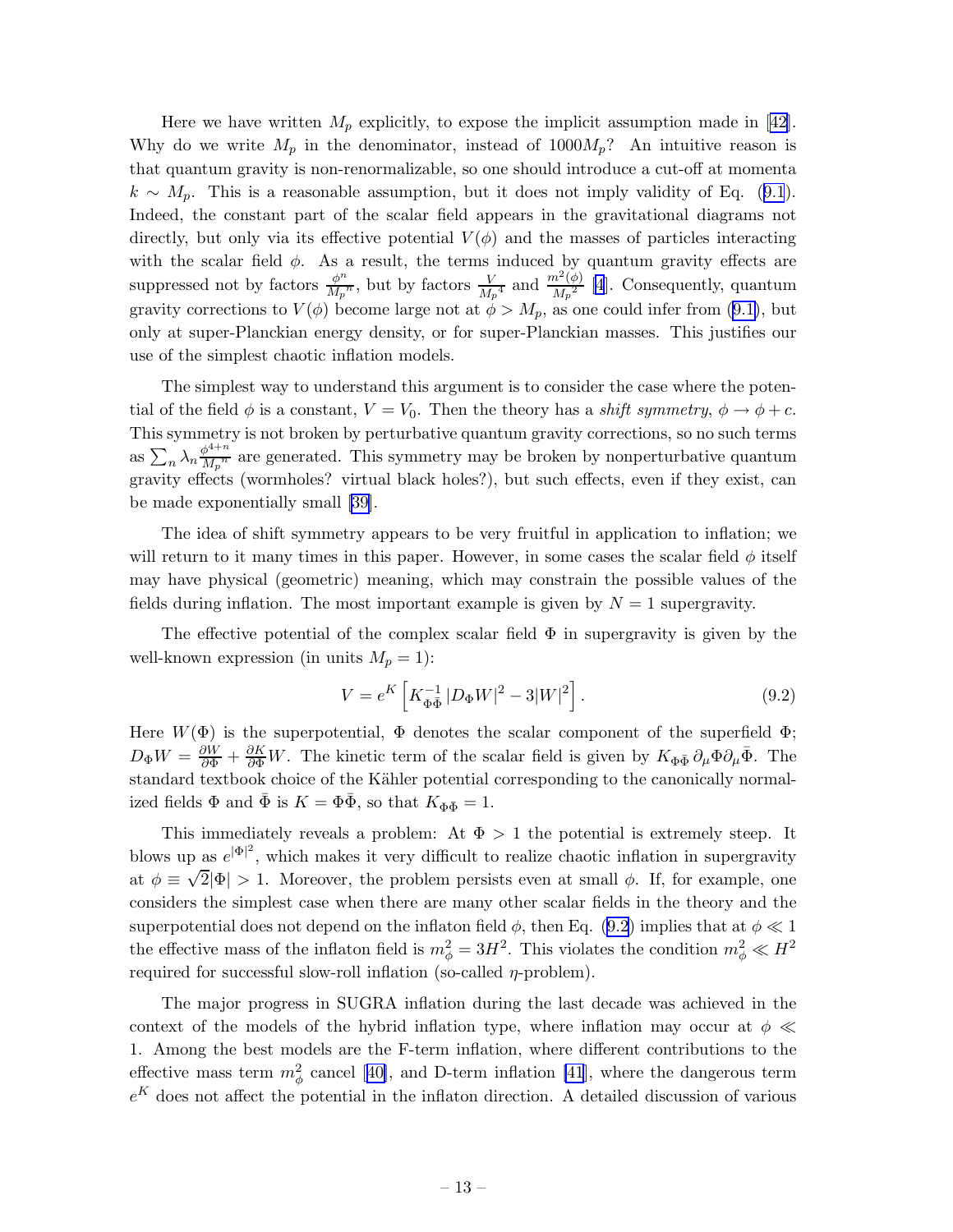versions of hybrid inflation in supersymmetric theories can be found in[[42\]](#page-22-0). A recent version of this scenario, P-term inflation, which unifies F-term and D-term models, was proposed in[[43](#page-22-0)].

However, hybrid inflation occurs only on a relatively small energy scale, and many of its versions do not lead to eternal inflation. Therefore it would be nice to obtain inflation in a context of a more general class of supergravity models.

This goal seemed very difficult to achieve; it took almost 20 years to find a natural realization of chaotic inflation model in supergravity. Kawasaki, Yamaguchi and Yanagida suggested to take the Kähler potential

$$
K = \frac{1}{2}(\Phi + \bar{\Phi})^2 + X\bar{X}
$$
\n(9.3)

of the fields  $\Phi$  and X, with the superpotential  $m\Phi X$  [\[44](#page-22-0)].

At the first glance, this Kähler potential may seem somewhat unusual. However, it can be obtained from the standard Kähler potential  $K = \Phi \bar{\Phi} + X\bar{X}$  by adding terms  $\Phi^2/2 + \bar{\Phi}^2/2$ , which do not give any contribution to the kinetic term of the scalar fields  $K_{\Phi\bar{\Phi}}\partial_{\mu}\Phi\partial_{\mu}\bar{\Phi}$ . In other words, the new Kähler potential, just as the old one, leads to canonical kinetic terms for the fields  $\Phi$  and X, so it is as simple and legitimate as the standard textbook Kähler potential. However, instead of the  $U(1)$  symmetry with respect to rotation of the field Φ in the complex plane, the new K¨ahler potential has a *shift symmetry*; it does not depend on the imaginary part of the field Φ. The shift symmetry is broken only by the superpotential.

This leads to a profound change of the potential  $(9.2)$  $(9.2)$ : the dangerous term  $e^{K}$  continues growing exponentially in the direction  $(\Phi + \bar{\Phi})$ , but it remains constant in the direction  $(\Phi - \bar{\Phi})$ . Decomposing the complex field  $\Phi$  into two real scalar fields,  $\Phi = \frac{1}{\sqrt{2\pi}}$  $\frac{1}{2}(\eta + i\phi)$ , one can find the resulting potential  $V(\phi, \eta, X)$  for  $\eta, |X| \ll 1$ :

$$
V = \frac{m^2}{2}\phi^2(1+\eta^2) + m^2|X|^2.
$$
\n(9.4)

This potential has a deep valley, with a minimum at  $\eta = X = 0$ . Therefore the fields  $\eta$  and X rapidly fall down towards  $\eta = X = 0$ , after which the potential for the field  $\phi$  becomes  $V=\frac{m^2}{2}$  $\frac{m^2}{2}\phi^2$ . This provides a very simple realization of eternal chaotic inflation scenario in supergravity[[44](#page-22-0)]. This model can be extended to include theories with different power-law potentials, or models where inflation begins as in the simplest versions of chaotic inflation scenario, but ends as in new or hybrid inflation, see e.g.[[45](#page-22-0), [46](#page-22-0)].

It is amazing that for almost 20 years nothing but inertia was keeping us from using the version of the supergravity which was free from the famous  $\eta$  problem. As we will see shortly, the situation with inflation in string theory is very similar, and may have a similar resolution.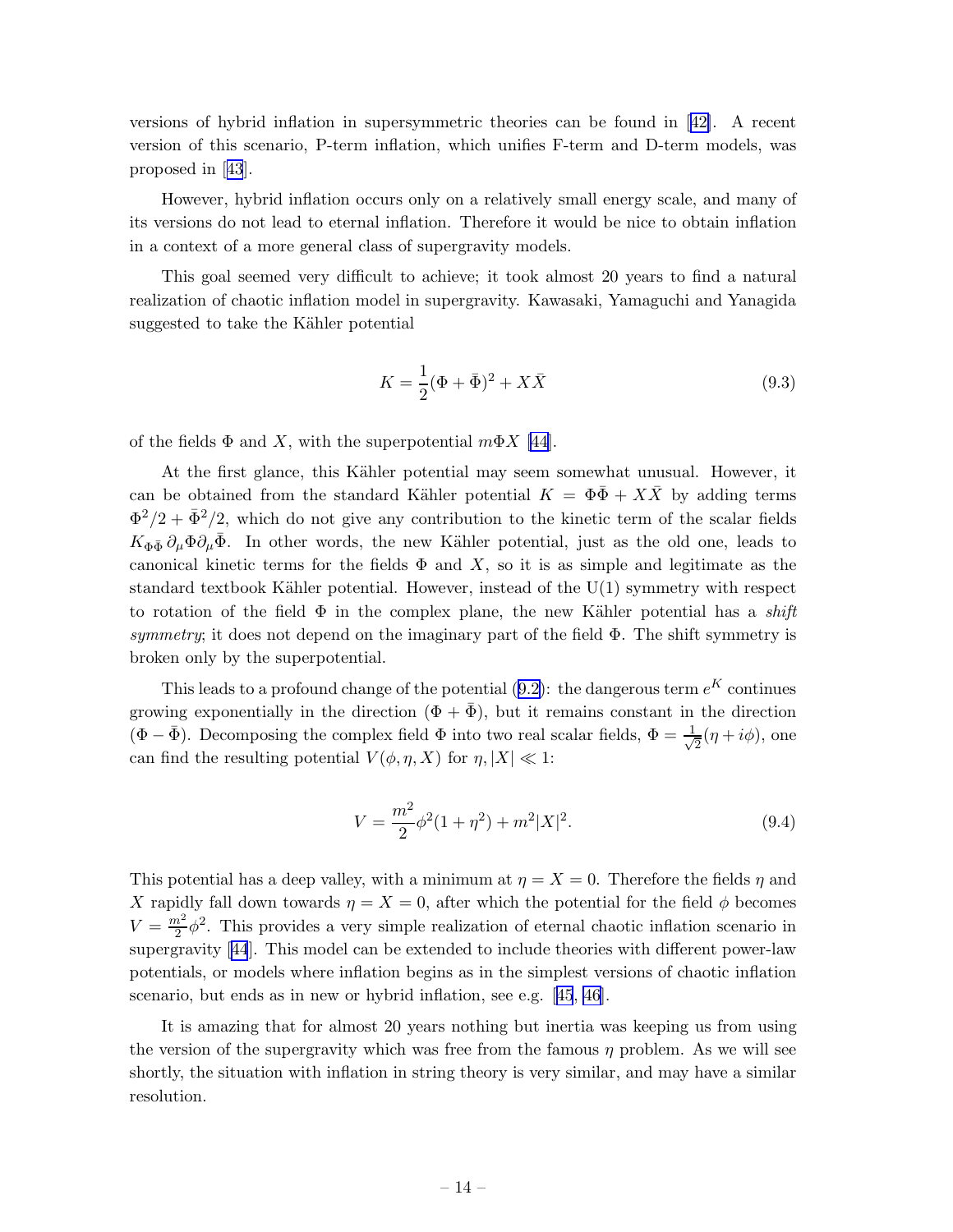# <span id="page-15-0"></span>10. Towards Inflation in String Theory

#### 10.1 de Sitter vacua in string theory

For a long time, it seemed rather difficult to obtain inflation in M/string theory. The main problem here was the stability of compactification of internal dimensions. For example, ignoring non-perturbative effects to be discussed below, a typical effective potential of the effective 4d theory obtained by compactification in string theory of type IIB can be represented in the following form:

$$
V(\sigma,\rho,\phi) \sim e^{\sqrt{2}\sigma - \sqrt{6}\rho} \tilde{V}(\phi)
$$
 (10.1)

Here  $\sigma$  and  $\rho$  are canonically normalized fields representing the dilaton field and the volume of the compactified space;  $\phi$  stays for all other fields.

If  $\sigma$  and  $\rho$  were constant, then the potential  $\tilde{V}(\phi)$  could drive inflation. However, this does not happen because of the steep exponent  $e^{\sqrt{2}\sigma-\sqrt{6}\rho}$ , which rapidly pushes the dilaton field  $\sigma$  to  $-\infty$ , and the volume modulus  $\rho$  to  $+\infty$ . As a result, the radius of compactification becomes infinite; instead of inflating, 4d space decompactifies and becomes 10d.

Thus in order to describe inflation one should first learn how to stabilize the dilaton and the volume modulus. The dilaton stabilization was achieved in[[47\]](#page-22-0). The most difficult problem was to stabilize the volume. The solution of this problem was found in [\[48](#page-22-0)] (KKLT construction). It consists of two steps.

First of all, due to a combination of effects related to warped geometry of the compactified space and nonperturbative effects calculated directly in 4d (instead of being obtained by compactification), it was possible to obtain a supersymmetric AdS minimum of the effective potential for  $\rho$ . This fixed the volume modulus, but in a state with a negative vacuum energy. Then we added an anti-D3 brane with the positive energy  $\sim \rho^{-3}$ . This addition uplifted the minimum of the potential to the state with a positive vacuum energy.

Instead of adding an anti-D3 brane, which explicitly breaks supersymmetry, one can add a D7 brane with fluxes. This results in the appearance of a D-term which has a similar dependenceon  $\rho$ , but leads to spontaneous supersymmetry breaking [[49\]](#page-22-0). In either case, one ends up with a metastable dS state which can decay by tunnelling and formation of bubbles of 10d space with vanishing vacuum energy density. The decay rate is extremely small [\[48](#page-22-0)], so for all practical purposes, one obtains an exponentially expanding de Sitter space with the stabilized volume of the internal space.<sup>1</sup>

#### 10.2 Inflation in string theory and shift symmetry

During the last few years there were many suggestions how to obtain hybrid inflation in string theory by considering motion of branes in the compactified space, see [\[51](#page-22-0), [52](#page-22-0)] and references therein. The main problem of all of these models was the absence of stabilization

<sup>&</sup>lt;sup>1</sup>It is also possible to find de Sitter solutions in noncritical string theory [\[50\]](#page-22-0).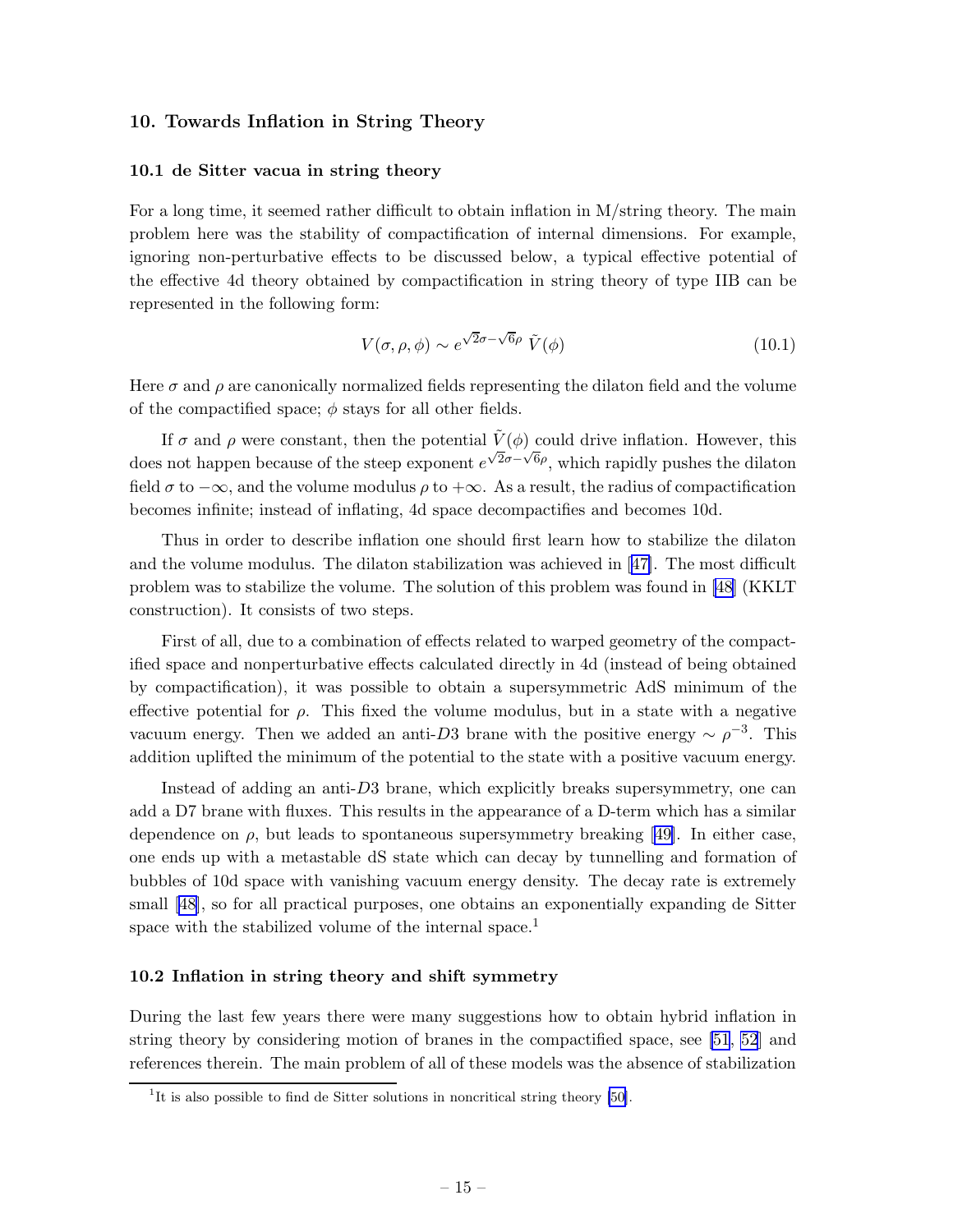of the compactified space. Once this problem was solved for dS space[[48\]](#page-22-0), one could try to revisit these models and develop models of brane inflation compatible with the volume stabilization.

The first idea [\[53](#page-22-0)] was to consider a pair of D3 and anti-D3 branes in the warped geometry studied in[[48\]](#page-22-0). The role of the inflaton field could be played by the interbrane separation. A description of this situation in terms of the effective 4d supergravity involved Kähler potential

$$
K = -3\log(\rho + \bar{\rho} - k(\phi, \bar{\phi})),\tag{10.2}
$$

where the function  $k(\phi, \bar{\phi})$  for the inflaton field  $\phi$ , at small  $\phi$ , was taken in the simplest form  $k(\phi, \bar{\phi}) = \phi \bar{\phi}$ . If one makes the simplest assumption that the superpotential does not depend on  $\phi$ , then the  $\phi$  dependence of the potential ([9.2](#page-13-0)) comes from the term  $e^K =$  $(\rho + \bar{\rho} - \phi \bar{\phi})^{-3}$ . Expanding this term near the stabilization point  $\rho = \rho_0$ , one finds that the inflaton field has a mass  $m_{\phi}^2 = 2H^2$ . Just like the similar relation  $m_{\phi}^2 = 3H^2$  in the simplest models of supergravity, this is not what we want for inflation.

One way to solve this problem is to consider  $\phi$ -dependent superpotentials. By doing so, one may fine-tune  $m_{\phi}^2$  to be  $O(10^{-2})H^2$  in a vicinity of the point where inflation occurs [\[53](#page-22-0)]. Whereas fine-tuning is certainly undesirable, in the context of string cosmology it may not be a serious drawback. Indeed, if there exist many realizations of string theory [\[22](#page-21-0)], then one might argue that all realizations not leading to inflation can be discarded, because they do not describe a universe in which we could live. Meanwhile, those nongeneric realizations, which lead to eternal inflation, describe inflationary universes with an indefinitely large and ever-growing volume of inflationary domains. This makes the issue of fine-tuning less problematic.<sup>2</sup>

Can we avoid fine-tuning altogether? One of the possible ideas is to find theories with some kind of shift symmetry. Another possibility is to construct something like D-term inflation, where the flatness of the potential is not spoiled by the term  $e^K$ . Both of these ideas were explored in a recent paper[[57\]](#page-23-0) based on the model of D3/D7 inflation in string theory[[58](#page-23-0)]. In this model the Kähler potential is given by

$$
K = -3\log(\rho + \bar{\rho}) - \frac{1}{2}(\phi - \bar{\phi})^2,
$$
\n(10.3)

and superpotential depends only on  $\rho$ . The shift symmetry  $\phi \to \phi + c$  in this model is related to the requirement of unbroken supersymmetry of branes in a BPS state.

The effective potential with respect to the field  $\rho$  in this model coincides with the KKLT potential [\[48, 49](#page-22-0)]. In the direction of the real part of the field  $\phi$ , which can be considered an inflaton, the potential is exactly flat, until one adds other fields which break this flatness due to quantum corrections and produce a potential similar to the potential of D-terminflation  $[57]$  $[57]$ . The origin of the shift symmetry of the Kähler potential in certain string models was revealed in a recent paper [\[59](#page-23-0)]. It is related to special geometry of

<sup>&</sup>lt;sup>2</sup>One should note that decreasing of  $m_{\phi}^2$  is not the only way to get inflation; one may reach the same goal by considering theories with non-minimal kinetic terms, see e.g. [\[54, 55](#page-22-0), [56](#page-22-0)].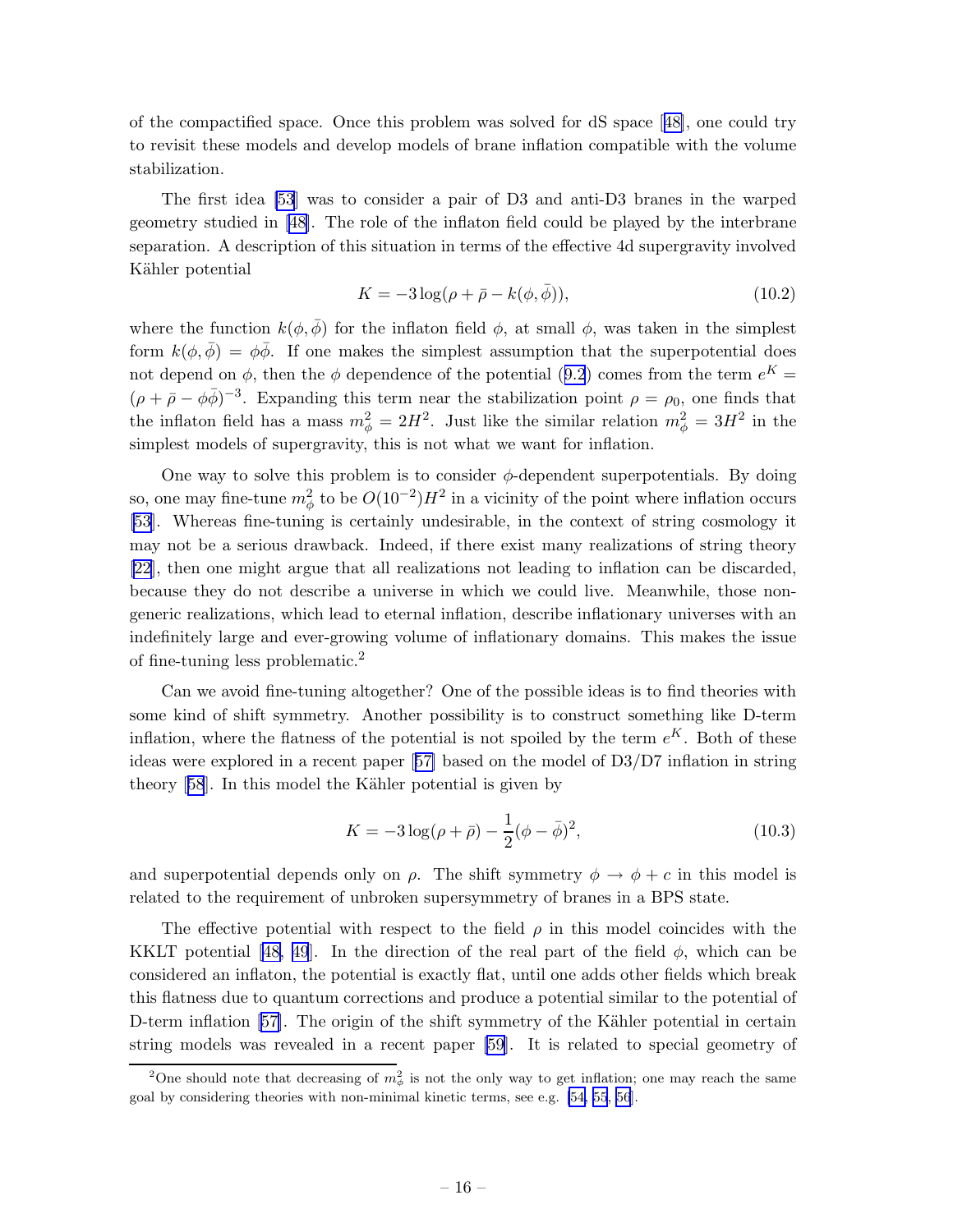<span id="page-17-0"></span>extended supergravity. This shift symmetry was also studied in a recent version of D3/D7 inflation proposed in[[60](#page-23-0)].

Shift symmetry may help to obtain inflation in other models as well. For example, one may explore the possibility of using the Kähler potential  $K = -3\log(\rho + \bar{\rho} - \frac{1}{2}(\phi - \bar{\phi})^2)$ instead of the potential used in [\[53](#page-22-0)]. The modified Kähler potential does not depend on the real part of the field  $\phi$ , which can be considered an inflaton. Therefore the dangerous term  $m_{\phi}^2 = 2H^2$  vanishes, i.e. the main obstacle to the consistent brane inflation in the model of Ref. [\[53](#page-22-0)] disappears! A discussion of the possibility to implement shift symmetry in the model of Ref.[[53\]](#page-22-0) can be also found in [\[61](#page-23-0)].

However, for a while it still remained unclear whether shift symmetry is just a condition which we want to impose on the theory in order to get inflation, or an unavoidable property of the theory, which remains valid even after the KKLT volume stabilization. The answer to this question was found only very recently, and it appears to be model-dependent. It wasshown in  $[62]$  $[62]$  $[62]$  that in a certain class of models, including D3/D7 models  $[58, 57, 59, 60]$  $[58, 57, 59, 60]$  $[58, 57, 59, 60]$  $[58, 57, 59, 60]$  $[58, 57, 59, 60]$  $[58, 57, 59, 60]$ , the shift symmetry of the effective 4d theory is not an assumption but an unambiguous consequence of the underlying mathematical structure of the theory. This may allow us to obtain a natural realization of inflation in string theory.

#### 11. Eternal inflation and stringy landscape

Even though we are still at the very first stages of implementing inflation in string theory, it is very tempting to speculate about possible generic features and consequences of such a construction.

First of all, KKLT construction shows that the vacuum energy after the volume stabilization is a function of many different parameters in the theory. One may wonder how many different choices do we actually have. There were many attempts to investigate this issue. For example, many years ago it was argued[[63](#page-23-0)] that there are infinitely many  $AdS_4 \times X7$  vacua of D=11 supergravity. An early estimate of the total number of different 4d string vacua gave the number  $10^{1500}$  [\[64](#page-23-0)]. At present we are more interested in counting different flux vacua [\[65](#page-23-0), [22](#page-21-0)], where the possible numbers, depending on specific assumptions, may vary in the range from  $10^{20}$  to  $10^{1000}$ . Some of these vacuum states with positive vacuum energy can be stabilized using the KKLT approach. Each of such states will correspond to a metastable vacuum state. It decays within a cosmologically large time, which is, however, smaller than the 'recurrence time'  $e^{S(\phi)}$ , where  $S(\phi) = \frac{24\pi^2}{V(\phi)}$  $V(\phi)$ is the entropy of dS space with the vacuum energy density  $V(\phi)$  [\[48](#page-22-0)].

But this is not the whole story; old inflation does not describe our world. In addition to these metastable vacuum states, there should exist various slow-roll inflationary solutions, where the properties of the system practically do not change during the cosmological time  $H^{-1}$ . It might happen that such states, corresponding to flat directions in the string theory landscape, exist not only during inflation in the very early universe, but also at the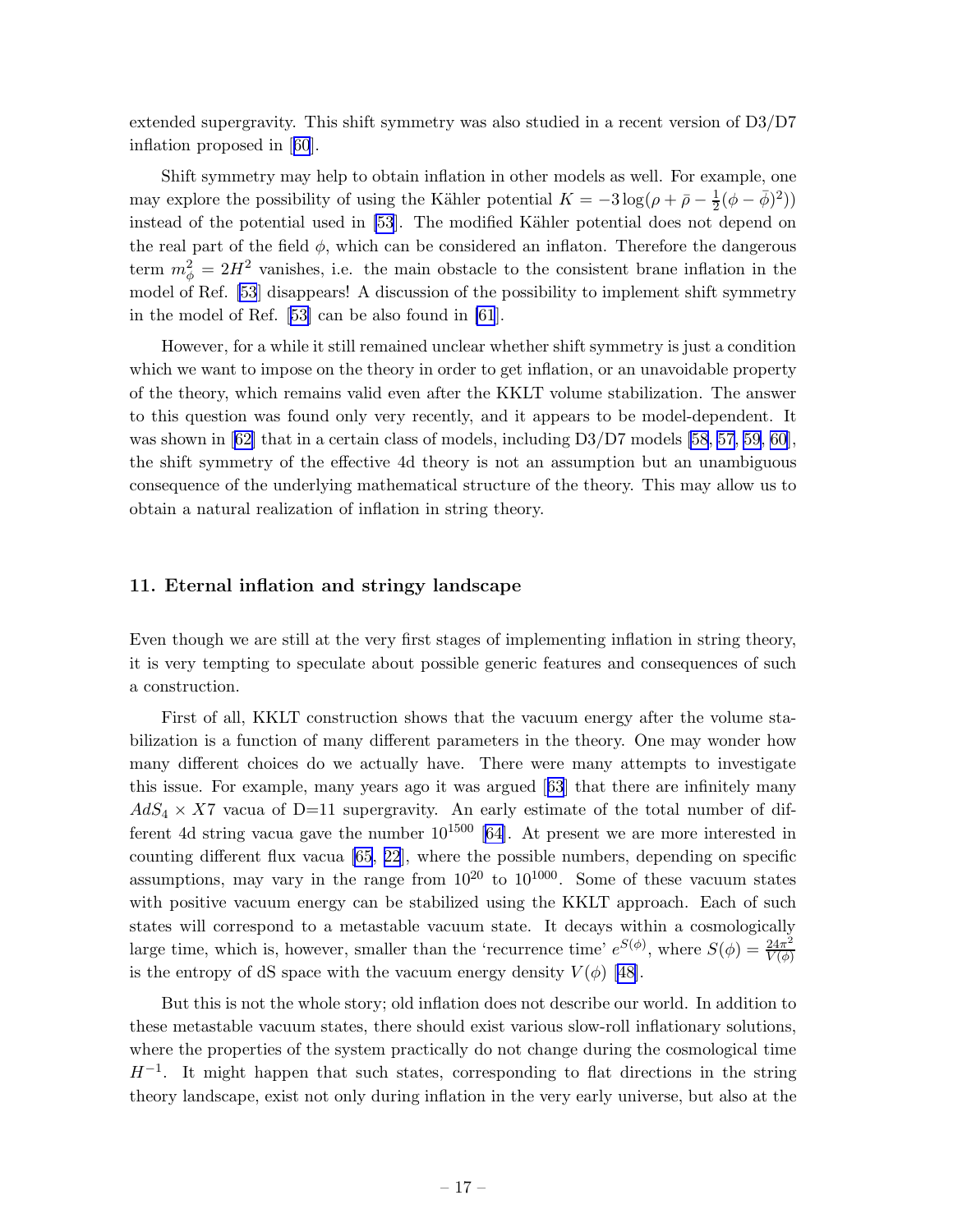present stage of the accelerated expansion of the universe. This would simplify obtaining an anthropic solution of the cosmological constant problem along the lines of[[67](#page-23-0), [65](#page-23-0)].

If the slow-roll condition  $V'' \ll V$  is satisfied all the way from one dS minimum of the effective potential to another, then one can show, using stochastic approach to inflation, that the probability to find the field  $\phi$  at any of these minima, or at any given point between them, is proportional to  $e^{S(\phi)}$ . In other words, the relative probability to find the field taking some value  $\phi_1$  as compared to some other value  $\phi_0$ , is proportional to  $e^{\Delta S} = e^{S(\phi_1)-S(\phi_0)}$  [\[66](#page-23-0), [48\]](#page-22-0). One may argue, using Euclidean approach, that this simple thermodynamic relation should remain valid for the relative probability to find a given point in any of the metastable dS vacua, even if the trajectory between them does not satisfy the slow-roll condition  $m^2 \ll H^2$  [\[68](#page-23-0), [69,](#page-23-0) [70](#page-24-0), [71\]](#page-24-0).

The resulting picture resembles eternal inflation in the old inflation scenario. However, now we have an incredibly large number of false vacuum states, plus some states which may allow slow-roll inflation. Once inflation begins, different parts of the universe start wondering from one of these vacuum states to another, so that the universe becomes divided into indefinitely many regions with all possible laws of low-energy physics corresponding to different 4d vacua of string theory [\[4\]](#page-19-0).

As we already argued, the best inflationary scenario would describe a slow-roll eternal inflation starting at the maximal possible energy density (minimal dS entropy). It would be almost as good to have a low-energy slow-roll eternal inflation. Under certain conditions, such regimes may exist in string theory [\[53](#page-22-0)]. However, whereas any of these regimes would make us happy, we already have something that can make us smile. Multi-level eternal inflation of the old inflation type, which appears in string theory in the context of the KKLT construction, may be very useful being combined with the slow-roll inflation, even if the slow-roll inflation by itself is not eternal. We will give a particular example, which is very similar to the one considered in [\[72](#page-24-0)].

Suppose we have two noninteracting scalar fields: field  $\phi$  with the potential of the old inflation type, and field  $\chi$  with the potential which may lead to a slow-roll inflation. Let us assume that the slow-roll inflation belongs to the worst case scenario discussed in Section [8:](#page-10-0) it occurs only on low energy scale, and it is not eternal. How can we provide initial conditions for such a low-scale inflation?

Let us assume that the Hubble constant at the stage of old inflation is much greater than the curvature of the potential which drives the slow-roll inflation. (This is a natural assumption, considering huge number of possible dS states, and the presumed smallness of energy scale of the slow-roll inflation.) In this case large inflationary fluctuations of the field  $\chi$  will be generated during eternal old inflation. These fluctuations will give the field  $\chi$  different values in different exponentially large parts of the universe. When old inflation ends, there will be many practically homogeneous parts of the universe where the field  $\chi$ will take values corresponding to good initial conditions for a slow-roll inflation. Then the relative fraction of the volume of such parts will grow exponentially.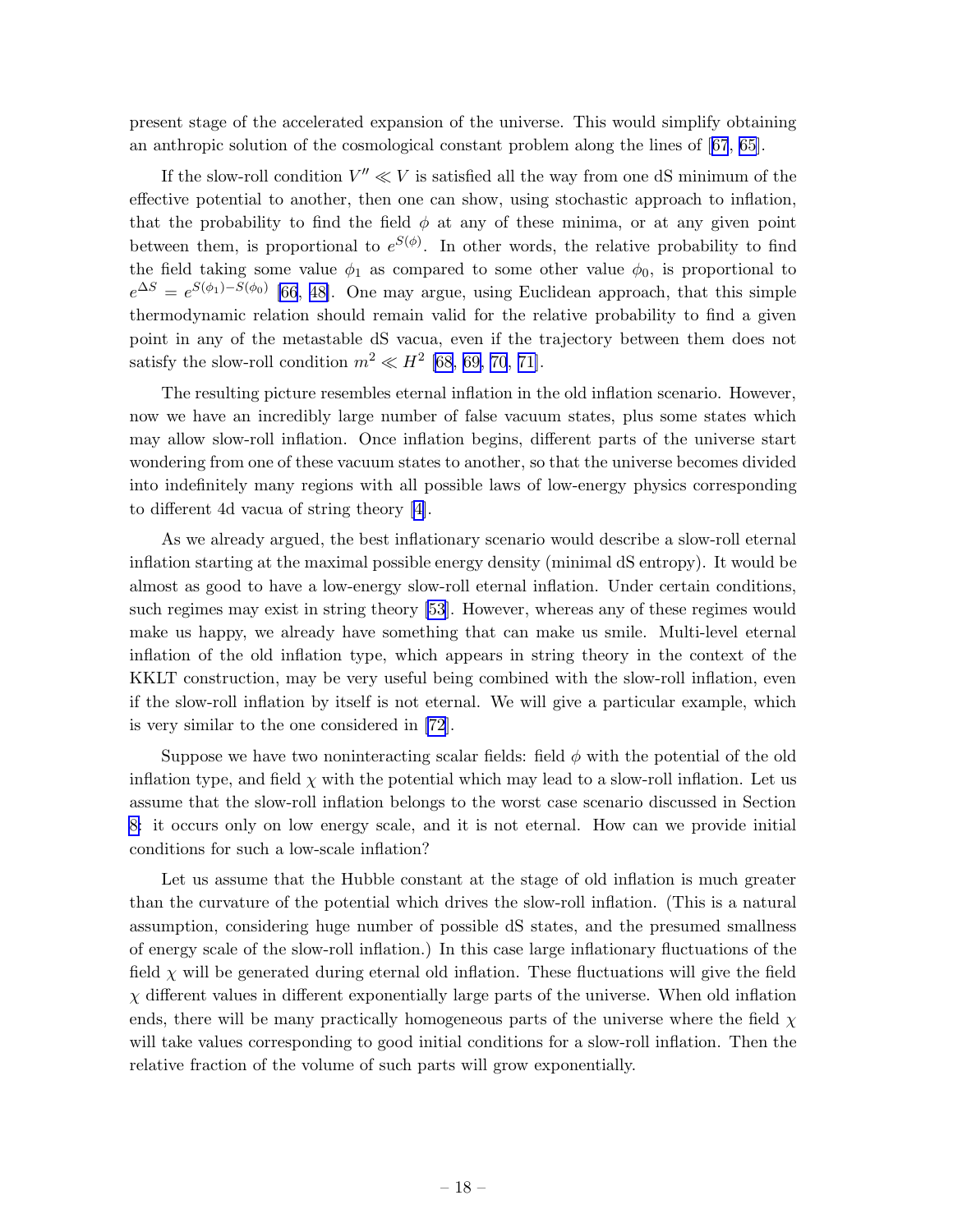<span id="page-19-0"></span>Moreover, as it was argued in[[20\]](#page-20-0), the probability (per unit time and unit volume) to jump back to the eternally inflating regime is always *finite*, even after the field enters the regime where, naively, one would not expect eternal inflation. Each bubble of a new phase which appears during the decay of the eternally inflating dS space is an open universe of an *infinite* volume. Therefore during the slow-roll inflation there always will be some inflationary domains jumping back to the original dS space, so some kind of stationary equilibrium will always exist between various parts of the inflationary universe.

Thus, the existence of many different dS vacua in string theory leads to the regime of eternal inflation. This regime may help us to solve the problem of initial conditions for the slow-roll inflation even in the models where the slow-roll inflation by itself is not eternal and would occur only on a small energy scale.

I am very grateful to the organizers of the Nobel Symposium "Cosmology & String Theory" for the hospitality. It is a special pleasure to express my gratitude to T. Banks, S. Kachru, R. Kallosh, L. Kofman, V. Mukhanov, E. Silverstein, and L. Susskind for many enlightening discussions. This work was supported by NSF grant PHY-0244728.

# References

- [1] A. A. Starobinsky, "Spectrum Of Relict Gravitational Radiation And The Early State Of The Universe," JETP Lett. 30, 682 (1979) [Pisma Zh. Eksp. Teor. Fiz. 30, 719 (1979)]; A. A. Starobinsky, "A New Type Of Isotropic Cosmological Models Without Singularity," Phys. Lett. B 91, 99 (1980).
- [2] A. H. Guth, "The Inflationary Universe: A Possible Solution To The Horizon And Flatness Problems," Phys. Rev. D 23, 347 (1981).
- [3] D. A. Kirzhnits and A. D. Linde, "Symmetry Behavior In Gauge Theories," Annals Phys. 101, 195 (1976).
- [4] A.D. Linde, *Particle Physics and Inflationary Cosmology* (Harwood, Chur, Switzerland, 1990).
- [5] A. D. Linde, "A New Inflationary Universe Scenario: A Possible Solution Of The Horizon, Flatness, Homogeneity, Isotropy And Primordial Monopole Problems," Phys. Lett. B 108, 389 (1982); A. Albrecht and P. J. Steinhardt, "Cosmology For Grand Unified Theories With Radiatively Induced Symmetry Breaking," Phys. Rev. Lett. 48, 1220 (1982).
- [6] V. F. Mukhanov and G. V. Chibisov, "Quantum Fluctuation And 'Nonsingular' Universe," JETP Lett. 33, 532 (1981) [Pisma Zh. Eksp. Teor. Fiz. 33, 549 (1981)].
- [7] S. W. Hawking, "The Development Of Irregularities In A Single Bubble Inflationary Universe," Phys. Lett. B 115, 295 (1982); A. A. Starobinsky, "Dynamics Of Phase Transition In The New Inflationary Universe Scenario And Generation Of Perturbations," Phys. Lett. B 117, 175 (1982); A. H. Guth and S. Y. Pi, "Fluctuations In The New Inflationary Universe," Phys. Rev. Lett. 49, 1110 (1982); J. M. Bardeen, P. J. Steinhardt and M. S. Turner, "Spontaneous Creation Of Almost Scale - Free Density Perturbations In An Inflationary Universe," Phys. Rev. D 28, 679 (1983).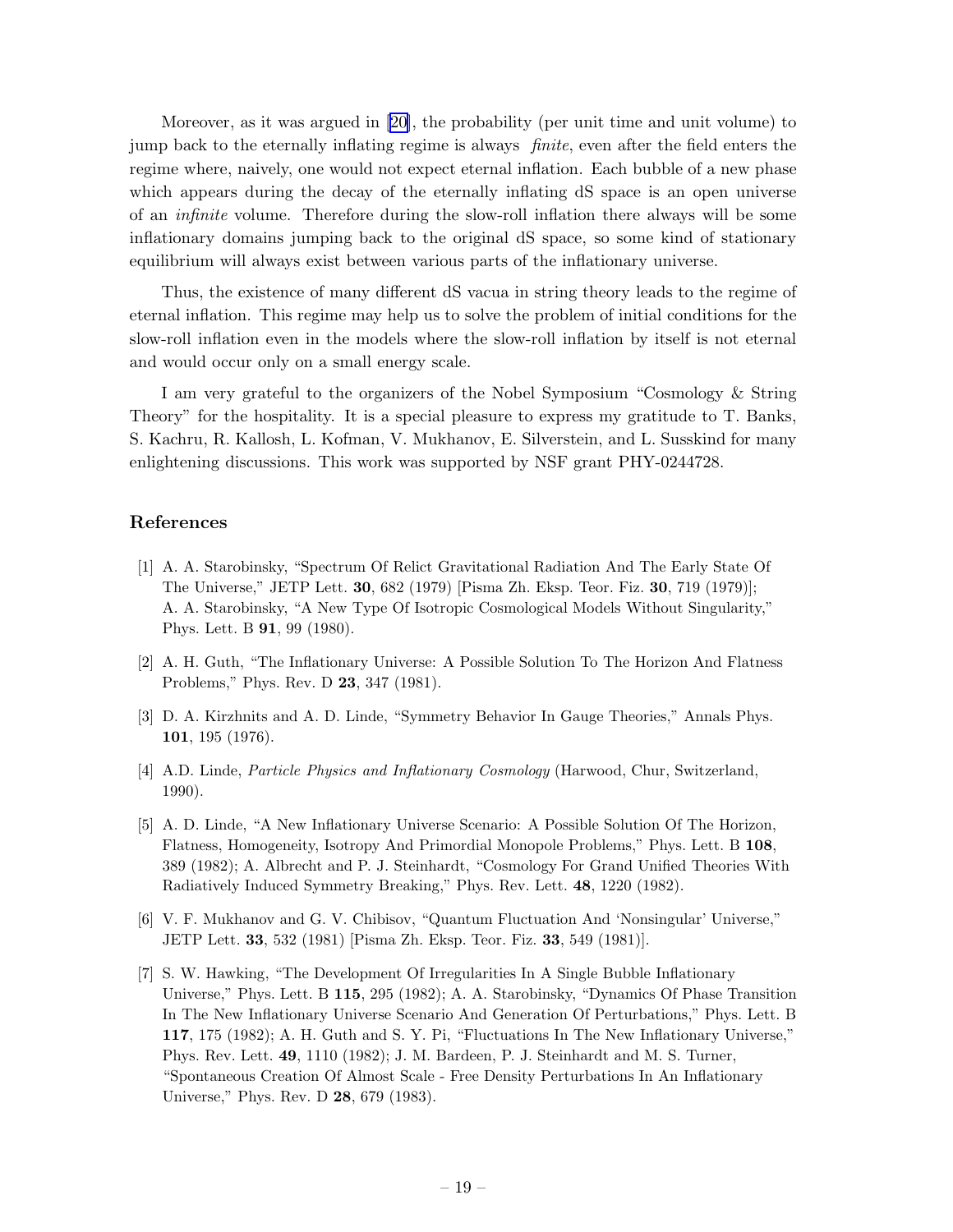- <span id="page-20-0"></span>[8] V. F. Mukhanov, "Gravitational Instability Of The Universe Filled With A Scalar Field," JETP Lett. 41, 493 (1985) [Pisma Zh. Eksp. Teor. Fiz. 41, 402 (1985)]; V. F. Mukhanov, H. A. Feldman and R. H. Brandenberger, "Theory Of Cosmological Perturbations," Phys. Rept. 215, 203 (1992).
- [9] A. D. Linde, "Chaotic Inflation," Phys. Lett. B 129, 177 (1983).
- [10] A. D. Dolgov and A. D. Linde, "Baryon Asymmetry In Inflationary Universe," Phys. Lett. B 116, 329 (1982); L. F. Abbott, E. Farhi and M. B. Wise, "Particle Production In The New Inflationary Cosmology," Phys. Lett. B 117, 29 (1982).
- [11] L. Kofman, A. D. Linde and A. A. Starobinsky, "Reheating after inflation," Phys. Rev. Lett. 73, 3195 (1994) [arXiv:hep-th/9405187]; L. Kofman, A. D. Linde and A. A. Starobinsky, "Towards the theory of reheating after inflation," Phys. Rev. D 56, 3258 (1997) [arXiv:hep-ph/9704452].
- [12] G. N. Felder, J. Garcia-Bellido, P. B. Greene, L. Kofman, A. D. Linde and I. Tkachev, "Dynamics of symmetry breaking and tachyonic preheating," Phys. Rev. Lett. 87, 011601 (2001) [arXiv:hep-ph/0012142]; G. N. Felder, L. Kofman and A. D. Linde, "Tachyonic instability and dynamics of spontaneous symmetry breaking," Phys. Rev. D 64, 123517 (2001) [arXiv:hep-th/0106179].
- [13] B. A. Ovrut and P. J. Steinhardt, "Supersymmetry And Inflation: A New Approach," Phys. Lett. B 133, 161 (1983); B. A. Ovrut and P. J. Steinhardt, "Inflationary Cosmology And The Mass Hierarchy In Locally Supersymmetric Theories," Phys. Rev. Lett. 53, 732 (1984); B. A. Ovrut and P. J. Steinhardt, "Locally Supersymmetric Cosmology And The Gauge Hierarchy," Phys. Rev. D 30, 2061 (1984); B. A. Ovrut and P. J. Steinhardt, "Supersymmetric Inflation, Baryon Asymmetry And The Gravitino Problem," Phys. Lett. B 147, 263 (1984).
- [14] A. D. Linde, "Primordial Inflation Without Primordial Monopoles," Phys. Lett. B 132 (1983) 317.
- [15] A. D. Linde, "Axions in inflationary cosmology," Phys. Lett. B 259, 38 (1991); A. D. Linde, "Hybrid inflation," Phys. Rev. D 49, 748 (1994) [astro-ph/9307002].
- [16] A. Vilenkin and L. H. Ford, "Gravitational Effects Upon Cosmological Phase Transitions," Phys. Rev. D 26, 1231 (1982).
- [17] A. D. Linde, "Scalar Field Fluctuations In Expanding Universe And The New Inflationary Universe Scenario," Phys. Lett. B 116, 335 (1982).
- [18] P. J. Steinhardt, "Natural Inflation," In: *The Very Early Universe*, ed. G.W. Gibbons, S.W. Hawking and S.Siklos, Cambridge University Press, (1983); A. D. Linde, "Nonsingular Regenerating Inflationary Universe," Cambridge University preprint Print-82-0554 (1982); A. Vilenkin, "The Birth Of Inflationary Universes," Phys. Rev. D 27, 2848 (1983).
- [19] A. D. Linde, "Eternally Existing Selfreproducing Chaotic Inflationary Universe," Phys. Lett. B 175, 395 (1986).
- [20] A. D. Linde, D. A. Linde and A. Mezhlumian, "From the Big Bang theory to the theory of a stationary universe," Phys. Rev. D 49, 1783 (1994)  $arXiv:gr-qc/9306035$ .
- [21] L. Susskind, "The anthropic landscape of string theory," arXiv:hep-th/0302219.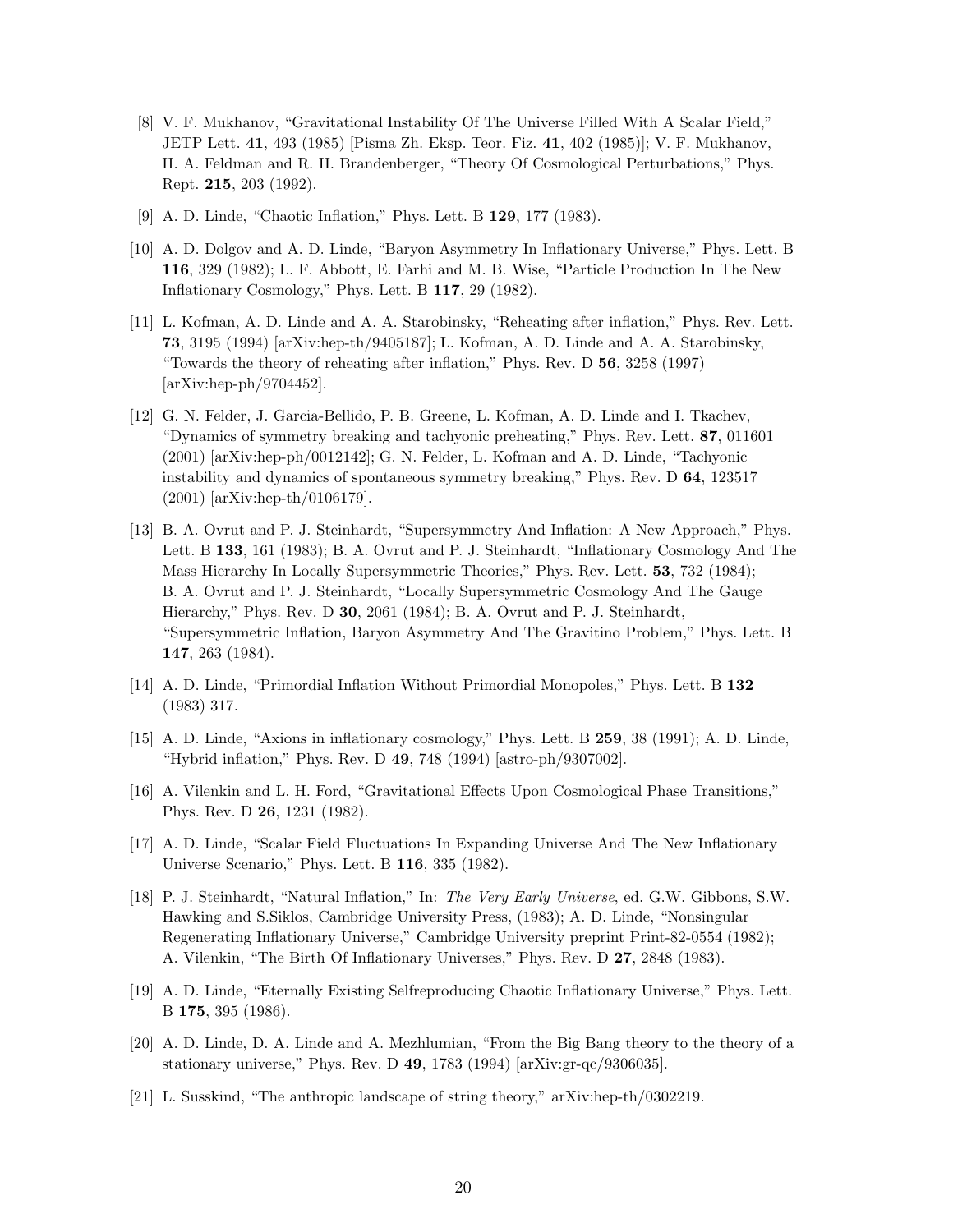- <span id="page-21-0"></span>[22] M. R. Douglas, "The statistics of string / M theory vacua," JHEP 0305, 046 (2003) [arXiv:hep-th/0303194]; S. Ashok and M. R. Douglas, "Counting flux vacua," arXiv:hep-th/0307049; M. R. Douglas, "Statistics of String vacua," arXiv:hep-ph/0401004.
- [23] S. Dodelson, "Coherent phase argument for inflation," AIP Conf. Proc. 689, 184 (2003) [arXiv:hep-ph/0309057].
- [24] V. Mukhanov, "CMB-slow, or How to Estimate Cosmological Parameters by Hand," arXiv:astro-ph/0303072.
- [25] H. V. Peiris *et al.*, "First year Wilkinson Microwave Anisotropy Probe (WMAP) observations: Implications for inflation," Astrophys. J. Suppl. 148, 213 (2003) [arXiv:astro-ph/0302225].
- [26] M. Tegmark *et al.* [SDSS Collaboration], "Cosmological parameters from SDSS and WMAP," arXiv:astro-ph/0310723.
- [27] G. Efstathiou, "The Statistical Significance of the Low CMB Mulitipoles," arXiv:astro-ph/0306431; G. Efstathiou, "A Maximum Likelihood Analysis of the Low CMB Multipoles from WMAP," arXiv:astro-ph/0310207.
- [28] C. R. Contaldi, M. Peloso, L. Kofman and A. Linde, "Suppressing the lower Multipoles in the CMB Anisotropies," JCAP 0307, 002 (2003) [arXiv:astro-ph/0303636].
- [29] D. Spergel and N. Turok, "Textures and cosmic structure," Scientific American 266, 52 (1992).
- [30] J. Khoury, B. A. Ovrut, P. J. Steinhardt and N. Turok, "The ekpyrotic universe: Colliding branes and the origin of the hot big bang," Phys. Rev. D 64, 123522 (2001) [arXiv:hep-th/0103239].
- [31] R. Kallosh, L. Kofman and A. D. Linde, "Pyrotechnic universe," Phys. Rev. D 64, 123523 (2001) [arXiv:hep-th/0104073].
- [32] R. Kallosh, L. Kofman, A. D. Linde and A. A. Tseytlin, "BPS branes in cosmology," Phys. Rev. D 64, 123524 (2001) [arXiv:hep-th/0106241].
- [33] P. J. Steinhardt and N. Turok, "Cosmic evolution in a cyclic universe," Phys. Rev. D 65, 126003 (2002) [arXiv:hep-th/0111098].
- [34] H. Liu, G. Moore and N. Seiberg, "Strings in a time-dependent orbifold," JHEP 0206, 045 (2002) [arXiv:hep-th/0204168].
- [35] G. T. Horowitz and J. Polchinski, "Instability of spacelike and null orbifold singularities," Phys. Rev. D 66, 103512 (2002) [arXiv:hep-th/0206228].
- [36] D. La and P. J. Steinhardt, "Extended Inflationary Cosmology," Phys. Rev. Lett. 62, 376 (1989) [Erratum-ibid. 62, 1066 (1989)].
- [37] K. Freese, J. A. Frieman and A. V. Olinto, "Natural Inflation With Pseudo Nambu-Goldstone Bosons," Phys. Rev. Lett. 65, 3233 (1990).
- [38] D. H. Lyth, "Which is the best inflation model?," arXiv:hep-th/0311040.
- [39] R. Kallosh, A. Linde, D. Linde and L. Susskind, "Gravity and global symmetries," Phys. Rev. D52, 912 (1995) [hep-th/9502069].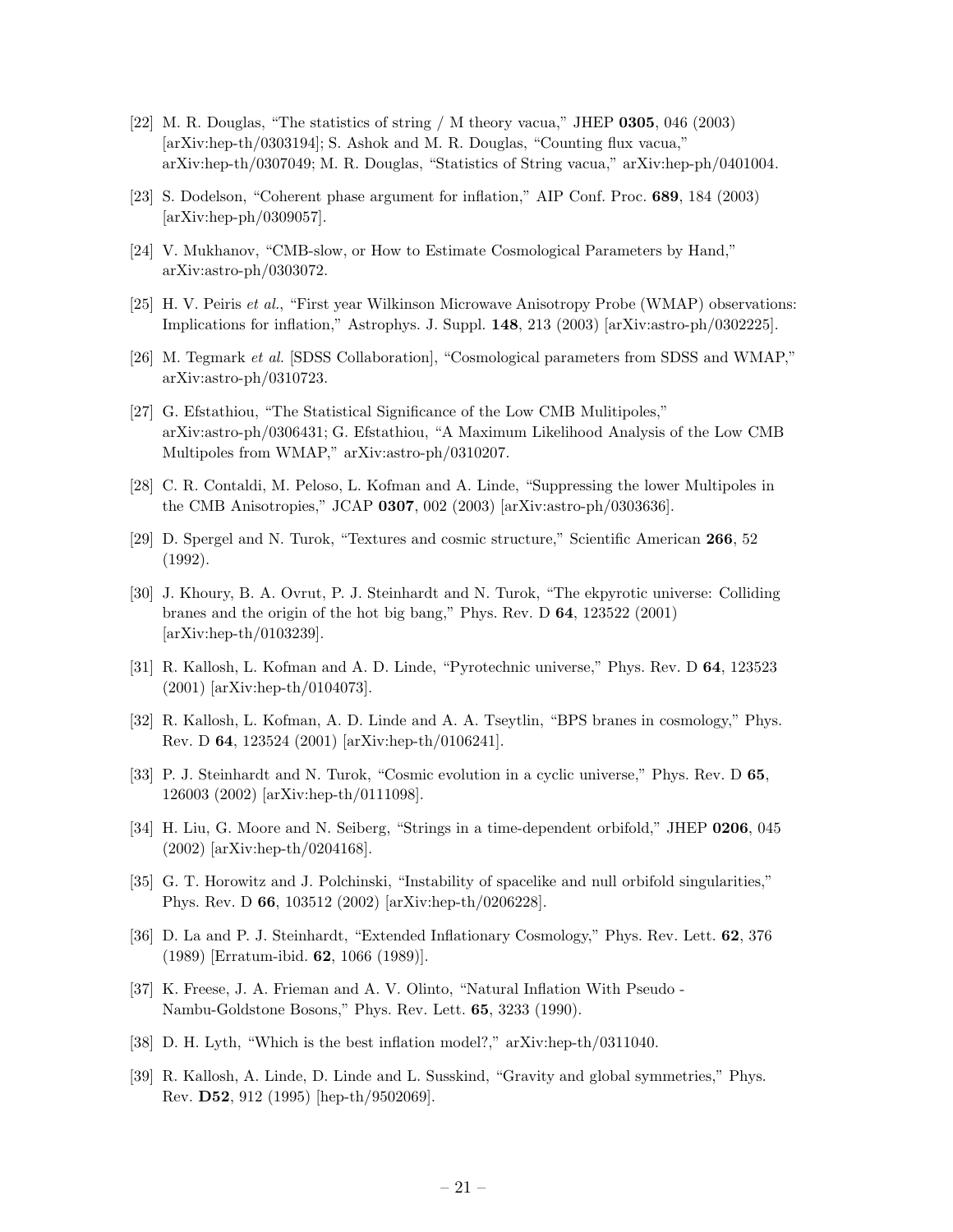- <span id="page-22-0"></span>[40] E. J. Copeland, A. R. Liddle, D. H. Lyth, E. D. Stewart and D. Wands, "False vacuum inflation with Einstein gravity," Phys. Rev. D  $49, 6410$  (1994) [astro-ph/9401011]; G. R. Dvali, Q. Shafi and R. Schaefer, "Large scale structure and supersymmetric inflation without fine tuning," Phys. Rev. Lett. **73**, 1886 (1994) [hep-ph/9406319]; A. D. Linde and A. Riotto, "Hybrid inflation in supergravity," Phys. Rev. D 56, 1841 (1997) [arXiv:hep-ph/9703209].
- [41] P. Binetruy and G. Dvali, "D-term inflation," Phys. Lett. B 388, 241 (1996) [hep-ph/9606342]; E. Halyo, "Hybrid inflation from supergravity D-terms," Phys. Lett. B 387, 43 (1996) [hep-ph/9606423].
- [42] D. H. Lyth and A. Riotto, "Particle physics models of inflation and the cosmological density perturbation," Phys. Rept. 314, 1 (1999) [hep-ph/9807278].
- [43] R. Kallosh and A. Linde, "P-term, D-term and F-term inflation," JCAP 0310, 008 (2003) [arXiv:hep-th/0306058].
- [44] M. Kawasaki, M. Yamaguchi and T. Yanagida, "Natural chaotic inflation in supergravity," Phys. Rev. Lett. 85, 3572 (2000) [arXiv:hep-ph/0004243].
- [45] M. Yamaguchi and J. Yokoyama, "New inflation in supergravity with a chaotic initial condition," Phys. Rev. D 63, 043506 (2001) [arXiv:hep-ph/0007021]; M. Yamaguchi, "Natural double inflation in supergravity," Phys. Rev. D  $64$ , 063502 (2001) [arXiv:hep-ph/0103045].
- [46] M. Yamaguchi and J. Yokoyama, "Chaotic hybrid new inflation in supergravity with a running spectral arXiv:hep-ph/0307373.
- [47] S. B. Giddings, S. Kachru and J. Polchinski, "Hierarchies from fluxes in string compactifications," Phys. Rev. D66, 106006 (2002) [arXiv:hep-th/0105097].
- [48] S. Kachru, R. Kallosh, A. Linde and S. P. Trivedi, "De Sitter vacua in string theory," Phys. Rev. D 68, 046005 (2003) [arXiv:hep-th/0301240].
- [49] C. P. Burgess, R. Kallosh and F. Quevedo, "de Sitter string vacua from supersymmetric D-terms," JHEP 0310, 056 (2003) [arXiv:hep-th/0309187].
- [50] E. Silverstein, "(A)dS backgrounds from asymmetric orientifolds," arXiv:hep-th/0106209; A. Maloney, E. Silverstein and A. Strominger, "De Sitter space in noncritical string theory," arXiv:hep-th/0205316.
- [51] G. R. Dvali and S. H. H. Tye, "Brane inflation," Phys. Lett. B 450, 72 (1999) [arXiv:hep-ph/9812483].
- [52] F. Quevedo, "Lectures on String/Brane Cosmology," hep-th/0210292.
- [53] S. Kachru, R. Kallosh, A. Linde, J. Maldacena, L. McAllister and S. P. Trivedi, "Towards inflation in string theory," JCAP 0310, 013 (2003) [arXiv:hep-th/0308055].
- [54] C. Armendariz-Picon, T. Damour and V. Mukhanov, "k-inflation," Phys. Lett. B 458, 209 (1999) [arXiv:hep-th/9904075].
- [55] S. Dimopoulos and S. Thomas, "Discretuum versus continuum dark energy," Phys. Lett. B 573, 13 (2003) [arXiv:hep-th/0307004].
- [56] E. Silverstein and D. Tong, "Scalar speed limits and cosmology: Acceleration from D-cceleration," arXiv:hep-th/0310221.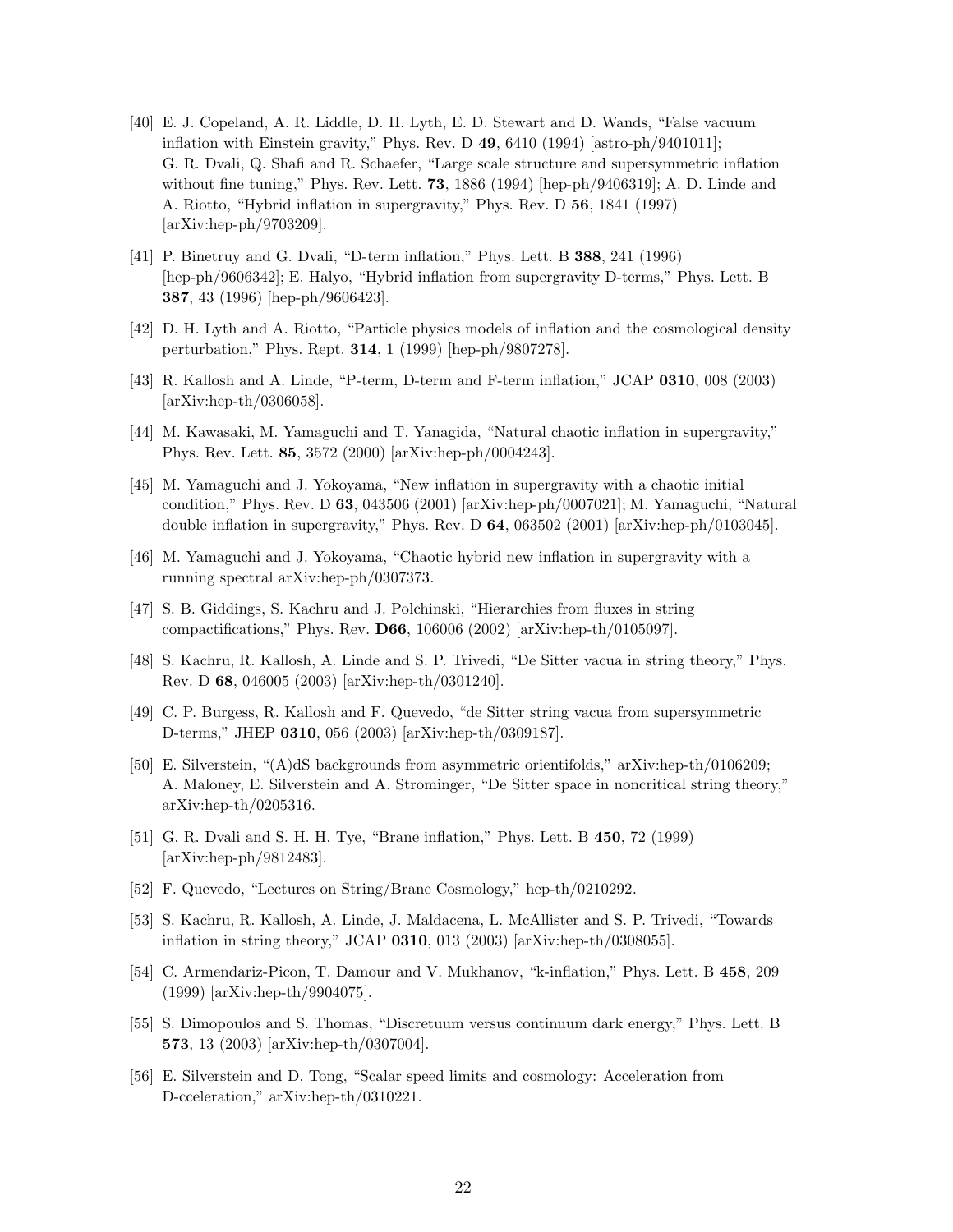- <span id="page-23-0"></span>[57] J. P. Hsu, R. Kallosh and S. Prokushkin, "On brane inflation with volume stabilization," JCAP 0312, 009 (2003) [arXiv:hep-th/0311077].
- [58] R. Kallosh, "N = 2 supersymmetry and de Sitter space," arXiv:hep-th/0109168; C. Herdeiro, S. Hirano and R. Kallosh, "String theory and hybrid inflation/acceleration," JHEP 0112 (2001) 027 [arXiv:hep-th/0110271]; K. Dasgupta, C. Herdeiro, S. Hirano and R. Kallosh, "D3/D7 inflationary model and M-theory," Phys. Rev. D 65, 126002 (2002) [arXiv:hep-th/0203019].
- [59] C. Angelantonj, R. D'Auria, S. Ferrara and M. Trigiante, "K3 x T\*\*2/Z(2) orientifolds with fluxes, open string moduli and critical points," arXiv:hep-th/0312019.
- [60] F. Koyama, Y. Tachikawa and T. Watari, "Supergravity analysis of hybrid inflation model from D3-D7 system," arXiv:hep-th/0311191.
- [61] H. Firouzjahi and S. H. H. Tye, "Closer towards inflation in string theory," arXiv:hep-th/0312020.
- [62] J. P. Hsu and R. Kallosh, "Volume Stabilization and the Origin of the Inflaton Shift Symmetry in String Theory," hep-th/0402047.
- [63] M. J. Duff, B. E. W. Nilsson and C. N. Pope, "Kaluza-Klein Supergravity," Phys. Rept. 130, 1 (1986).
- [64] W. Lerche, D. Lust and A. N. Schellekens, "Chiral Four-Dimensional Heterotic Strings From Selfdual Lattices," Nucl. Phys. B 287, 477 (1987); M. J. Duff, "Not The Standard Superstring Review," CERN-TH-4749-87 *Proc. of Int. School of Subnuclear Physics, The Super-World II, Erice, Italy, Aug 6-14, 1987*.
- [65] R. Bousso and J. Polchinski, "Quantization of four-form fluxes and dynamical neutralization of the cosmological constant," JHEP 0006, 006 (2000) [arXiv:hep-th/0004134].
- [66] A. D. Linde, "Quantum creation of an open inflationary universe," Phys. Rev. D 58, 083514 (1998) [arXiv:gr-qc/9802038].
- [67] A. D. Linde, "The Inflationary Universe," Rept. Prog. Phys. 47, 925 (1984); A. D. Sakharov, "Cosmological Transitions With A Change In Metric Signature," Sov. Phys. JETP 60, 214 (1984) [Zh. Eksp. Teor. Fiz. 87, 375 (1984)]; A.D. Linde, "Inflation And Quantum Cosmology," Print-86-0888 (June 1986) in *300 Years of Gravitation*, ed. by S.W. Hawking and W. Israel, Cambridge University Press, Cambridge (1987); S. Weinberg, "Anthropic Bound On The Cosmological Constant," Phys. Rev. Lett. 59, 2607 (1987); A. Vilenkin, "Predictions From Quantum Cosmology," Phys. Rev. Lett. 74, 846 (1995) [arXiv:gr-qc/9406010]; G. Efstathiou, MNRAS 274, L73 (1995); H. Martel, P. R. Shapiro and S. Weinberg, "Likely Values of the Cosmological Constant," Astrophys. J. 492, 29 (1998) [arXiv:astro-ph/9701099]; J. Garriga and A. Vilenkin, "On likely values of the cosmological constant," Phys. Rev. D 61, 083502 (2000) [arXiv:astro-ph/9908115]; J. L. Feng, J. March-Russell, S. Sethi and F. Wilczek, "Saltatory relaxation of the cosmological constant," Nucl. Phys. B 602, 307 (2001) [arXiv:hep-th/0005276].
- [68] S. W. Hawking and I. G. Moss, "Supercooled Phase Transitions In The Very Early Universe," Phys. Lett. B 110, 35 (1982).
- [69] K. M. Lee and E. J. Weinberg, "Decay Of The True Vacuum In Curved Space-Time," Phys. Rev. D 36, 1088 (1987).